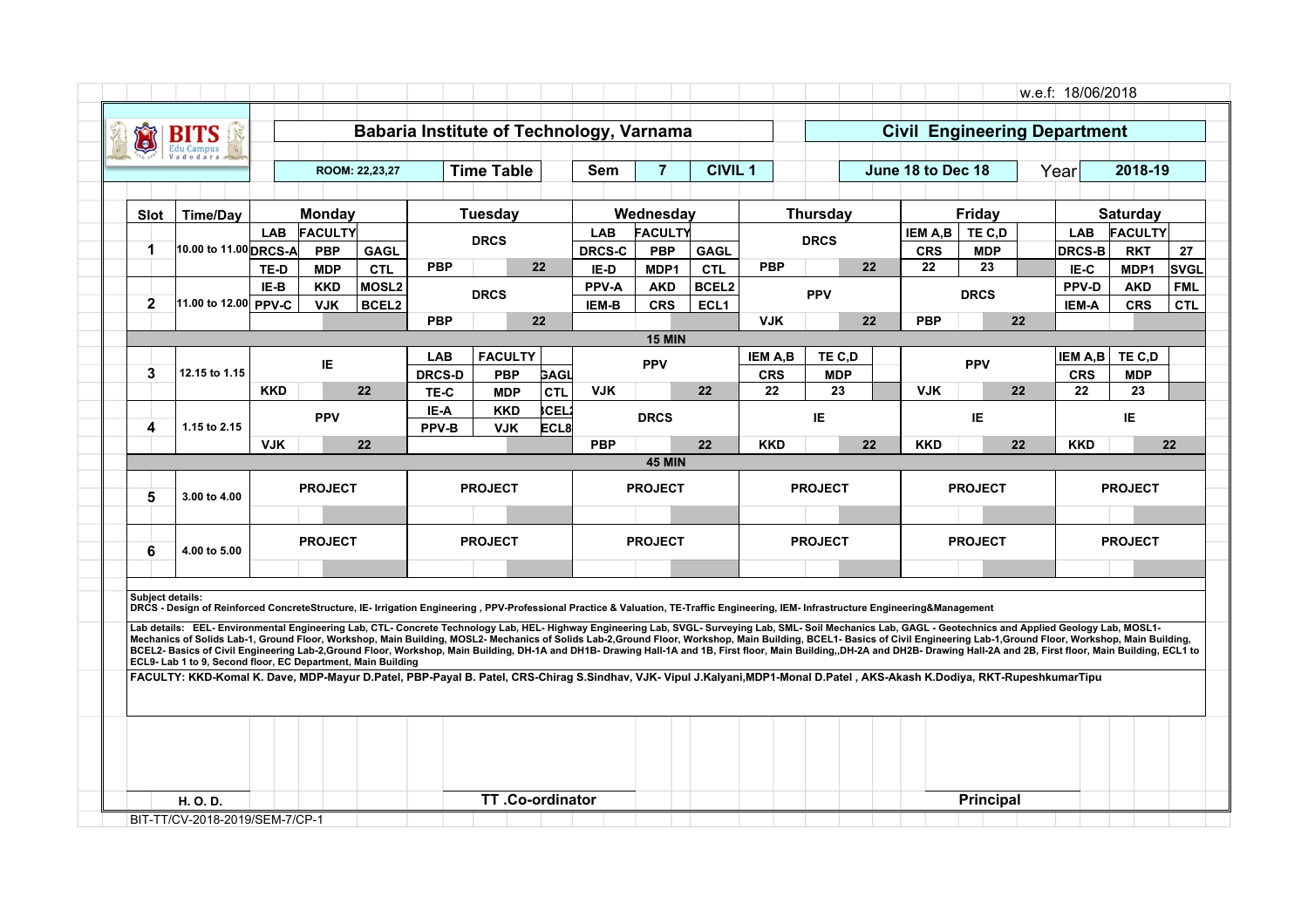| Û                | <b>BITS</b>                         |                  |                |                                                                                                                                                                                                                                                                                                                                                                                                                                                             |               | Babaria Institute of Technology, Varnama |                    |                  |                          |                            |                  |                   |    |                          | <b>Civil Engineering Department</b> |                   |    |                            |                  |                            |    |
|------------------|-------------------------------------|------------------|----------------|-------------------------------------------------------------------------------------------------------------------------------------------------------------------------------------------------------------------------------------------------------------------------------------------------------------------------------------------------------------------------------------------------------------------------------------------------------------|---------------|------------------------------------------|--------------------|------------------|--------------------------|----------------------------|------------------|-------------------|----|--------------------------|-------------------------------------|-------------------|----|----------------------------|------------------|----------------------------|----|
|                  |                                     |                  |                | ROOM: 22,23,24,26,27                                                                                                                                                                                                                                                                                                                                                                                                                                        |               | <b>Time Table</b>                        |                    | Sem              | $\overline{7}$           | <b>CIVIL 2</b>             |                  |                   |    |                          | June 18 to Dec 18                   |                   |    |                            | Year             | 2018-19                    |    |
|                  |                                     |                  |                |                                                                                                                                                                                                                                                                                                                                                                                                                                                             |               |                                          |                    |                  |                          |                            |                  |                   |    |                          |                                     |                   |    |                            |                  |                            |    |
| Slot             | <b>Time/Day</b>                     |                  | Monday         |                                                                                                                                                                                                                                                                                                                                                                                                                                                             |               | Tuesday                                  |                    |                  | Wednesday                |                            |                  | <b>Thursday</b>   |    |                          |                                     | Friday            |    |                            |                  | <b>Saturday</b>            |    |
|                  |                                     |                  |                | <b>DRCS</b>                                                                                                                                                                                                                                                                                                                                                                                                                                                 | <b>LAB</b>    | <b>FACULTY</b>                           |                    |                  | IE                       |                            | <b>LAB</b>       | <b>FACULTY</b>    |    |                          | IEM A,B TE C TE D                   |                   |    |                            |                  | <b>PPV</b>                 |    |
| $\mathbf 1$      | 10.00 to 11.00                      |                  |                |                                                                                                                                                                                                                                                                                                                                                                                                                                                             | <b>DRCS-A</b> | MDP2                                     | <b>GAGL</b>        |                  |                          |                            | <b>DRCS-C</b>    | MDP <sub>2</sub>  |    | <b>SVGL</b>              | <b>CRS</b>                          | MDP FHC           |    |                            |                  |                            |    |
|                  |                                     | MDP <sub>2</sub> |                | 23                                                                                                                                                                                                                                                                                                                                                                                                                                                          | TE-D          | <b>FHC</b><br><b>MBR</b>                 | <b>CTL</b>         | <b>MBR</b>       |                          | 23                         | IE-D<br>PPV-A    | <b>MBR</b><br>PHU |    | <b>EEL</b><br><b>SML</b> | 22                                  | 23                | 24 |                            | PHU              |                            | 23 |
| $\overline{2}$   | 11.00 to 12.00                      |                  |                | <b>DRCS</b>                                                                                                                                                                                                                                                                                                                                                                                                                                                 | IE-B<br>PPV-C | <b>AKD</b>                               | 27<br><b>BCEL2</b> |                  | <b>DRCS</b>              |                            | IEM-B            | <b>CRS</b>        |    | <b>CTL</b>               |                                     | <b>PPV</b>        |    |                            |                  | <b>DRCS</b>                |    |
|                  |                                     | MDP <sub>2</sub> |                | 23                                                                                                                                                                                                                                                                                                                                                                                                                                                          |               |                                          |                    | MDP <sub>2</sub> |                          | 23                         |                  |                   |    |                          | <b>PHU</b>                          |                   | 23 |                            | MDP <sub>2</sub> |                            | 23 |
|                  |                                     |                  |                |                                                                                                                                                                                                                                                                                                                                                                                                                                                             |               |                                          |                    |                  | <b>15 MIN</b>            |                            |                  |                   |    |                          |                                     |                   |    |                            |                  |                            |    |
|                  |                                     |                  | IE             |                                                                                                                                                                                                                                                                                                                                                                                                                                                             |               | <b>DRCS</b>                              |                    | <b>LAB</b>       | <b>FACULTY</b>           |                            | IEM A,B          | <b>TE C TE D</b>  |    |                          | <b>LAB</b>                          | <b>FACULTY</b>    |    |                            |                  | <b>IEM A,B TE C TE D</b>   |    |
| 3                | 12.15 to 1.15                       | <b>MBR</b>       |                | 23                                                                                                                                                                                                                                                                                                                                                                                                                                                          | MDP2          |                                          | 23                 | <b>DRCS-D</b>    | MDP <sub>2</sub>         | MOSL2                      | <b>CRS</b><br>22 | MDP FHC<br>23     | 24 |                          | <b>DRCS-B</b>                       | MDP <sub>2</sub>  |    | <b>BCEL2</b><br><b>FML</b> | <b>CRS</b><br>22 | <b>MDP FHC</b><br>23<br>24 |    |
|                  |                                     |                  |                |                                                                                                                                                                                                                                                                                                                                                                                                                                                             |               |                                          |                    | TE-C<br>IE-A     | <b>MDP</b><br><b>MBR</b> | <b>CTL</b><br><b>BCEL2</b> |                  |                   |    |                          | IE-C<br>PPV-D                       | <b>MBR</b><br>PHU |    | <b>SVGL</b>                |                  |                            |    |
| 4                | 1.15 to 2.15                        |                  | <b>PPV</b>     |                                                                                                                                                                                                                                                                                                                                                                                                                                                             |               | <b>PPV</b>                               |                    | PPV-B            | PHU                      | 26                         |                  | IE.               |    |                          | IEM-A                               | <b>CRS</b>        |    | <b>CTL</b>                 |                  | IE                         |    |
|                  |                                     | <b>PHU</b>       |                | 23                                                                                                                                                                                                                                                                                                                                                                                                                                                          | PHU           |                                          | 23                 |                  |                          |                            | <b>MBR</b>       |                   |    | 23                       |                                     |                   |    |                            | <b>MBR</b>       |                            | 23 |
|                  |                                     |                  |                |                                                                                                                                                                                                                                                                                                                                                                                                                                                             |               |                                          |                    |                  | <b>45 MIN</b>            |                            |                  |                   |    |                          |                                     |                   |    |                            |                  |                            |    |
|                  |                                     |                  | <b>PROJECT</b> |                                                                                                                                                                                                                                                                                                                                                                                                                                                             |               | <b>PROJECT</b>                           |                    |                  | <b>PROJECT</b>           |                            |                  | <b>PROJECT</b>    |    |                          |                                     | <b>PROJECT</b>    |    |                            |                  | <b>PROJECT</b>             |    |
| 5                | 3.00 to 4.00                        |                  |                |                                                                                                                                                                                                                                                                                                                                                                                                                                                             |               |                                          |                    |                  |                          |                            |                  |                   |    |                          |                                     |                   |    |                            |                  |                            |    |
|                  |                                     |                  |                |                                                                                                                                                                                                                                                                                                                                                                                                                                                             |               |                                          |                    |                  |                          |                            |                  |                   |    |                          |                                     |                   |    |                            |                  |                            |    |
| 6                | 4.00 to 5.00                        |                  | <b>PROJECT</b> |                                                                                                                                                                                                                                                                                                                                                                                                                                                             |               | <b>PROJECT</b>                           |                    |                  | <b>PROJECT</b>           |                            |                  | <b>PROJECT</b>    |    |                          |                                     | <b>PROJECT</b>    |    |                            |                  | <b>PROJECT</b>             |    |
|                  |                                     |                  |                |                                                                                                                                                                                                                                                                                                                                                                                                                                                             |               |                                          |                    |                  |                          |                            |                  |                   |    |                          |                                     |                   |    |                            |                  |                            |    |
| Subject details: |                                     |                  |                |                                                                                                                                                                                                                                                                                                                                                                                                                                                             |               |                                          |                    |                  |                          |                            |                  |                   |    |                          |                                     |                   |    |                            |                  |                            |    |
|                  |                                     |                  |                | DRCS - Design of Reinforced ConcreteStructure, IE- Irrigation Engineering, PPV-Professional Practice & Valuation, TE-Traffic Engineering, IEM- Infrastructure Engineering&Management                                                                                                                                                                                                                                                                        |               |                                          |                    |                  |                          |                            |                  |                   |    |                          |                                     |                   |    |                            |                  |                            |    |
|                  |                                     |                  |                | Lab details: EEL- Environmental Engineering Lab, CTL- Concrete Technology Lab, HEL- Highway Engineering Lab, SVGL- Surveying Lab, SML- Soil Mechanics Lab, GAGL - Geotechnics and Applied Geology Lab, MOSL1- Mechanics of<br>Solids Lab-1, Ground Floor, Workshop, Main Building, MOSL2- Mechanics of Solids Lab-2,Ground Floor, Workshop, Main Building, BCEL1- Basics of Civil Engineering Lab-1,Ground Floor, Workshop, Main Building, BCEL2- Basics of |               |                                          |                    |                  |                          |                            |                  |                   |    |                          |                                     |                   |    |                            |                  |                            |    |
|                  | <b>EC Department, Main Building</b> |                  |                | Engineering Lab-2,Ground Floor, Workshop, Main Building, DH-1A and DH1B- Drawing Hall-1A and 1B, First floor, Main Building, DH-2A and DH2B- Drawing Hall-2A and 2B, First floor, Main Building, ECL1 to ECL9- Lab 1 to 9, Sec                                                                                                                                                                                                                              |               |                                          |                    |                  |                          |                            |                  |                   |    |                          |                                     |                   |    |                            |                  |                            |    |
|                  |                                     |                  |                | FACULTY: MDP-Mayur D.Patel, CRS-Chirag S.Sindhav, FHC-Finhasali H.Chinwala, MBR-Mamata B.Rajgor, PHU-Hiral H.Purohit, MDP2-Mithilesh D.Pandya, AKD-Akash K.Dodiya                                                                                                                                                                                                                                                                                           |               |                                          |                    |                  |                          |                            |                  |                   |    |                          |                                     |                   |    |                            |                  |                            |    |
|                  |                                     |                  |                |                                                                                                                                                                                                                                                                                                                                                                                                                                                             |               |                                          |                    |                  |                          |                            |                  |                   |    |                          |                                     |                   |    |                            |                  |                            |    |
|                  |                                     |                  |                |                                                                                                                                                                                                                                                                                                                                                                                                                                                             |               |                                          |                    |                  |                          |                            |                  |                   |    |                          |                                     |                   |    |                            |                  |                            |    |
|                  |                                     |                  |                |                                                                                                                                                                                                                                                                                                                                                                                                                                                             |               |                                          |                    |                  |                          |                            |                  |                   |    |                          |                                     |                   |    |                            |                  |                            |    |
|                  |                                     |                  |                |                                                                                                                                                                                                                                                                                                                                                                                                                                                             |               |                                          |                    |                  |                          |                            |                  |                   |    |                          |                                     |                   |    |                            |                  |                            |    |
|                  |                                     |                  |                |                                                                                                                                                                                                                                                                                                                                                                                                                                                             |               |                                          |                    |                  |                          |                            |                  |                   |    |                          |                                     |                   |    |                            |                  |                            |    |
|                  |                                     |                  |                |                                                                                                                                                                                                                                                                                                                                                                                                                                                             |               |                                          |                    |                  |                          |                            |                  |                   |    |                          |                                     |                   |    |                            |                  |                            |    |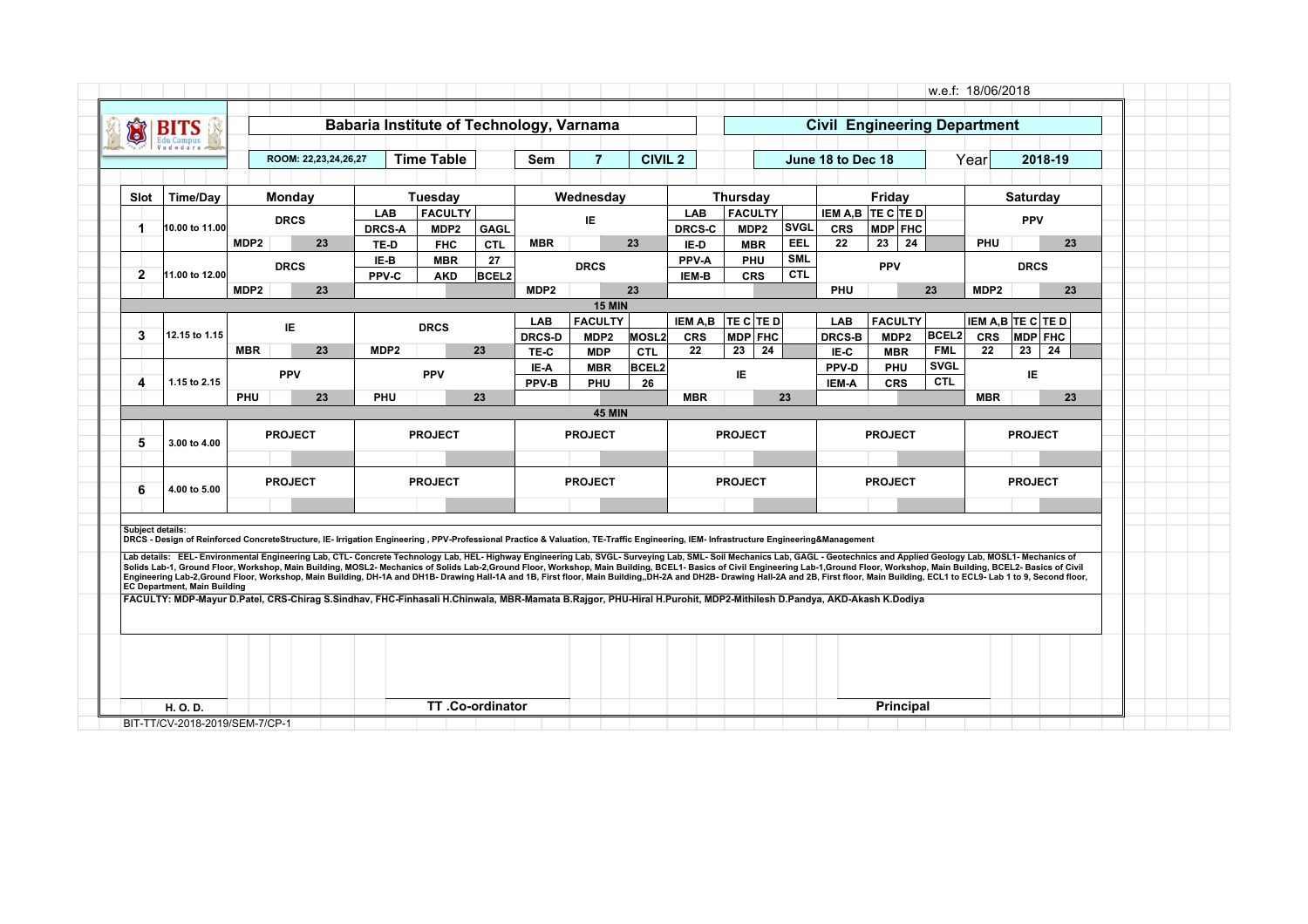| Û            | <b>BITS</b><br><b>Edu Campus</b>                                                                                                                                                                                                                                                                                                                                                                                                                            |               |                    |                    |                |                          |                                      |               |                    |                |              |                |    |                   |                |               |                          |                          |  |
|--------------|-------------------------------------------------------------------------------------------------------------------------------------------------------------------------------------------------------------------------------------------------------------------------------------------------------------------------------------------------------------------------------------------------------------------------------------------------------------|---------------|--------------------|--------------------|----------------|--------------------------|--------------------------------------|---------------|--------------------|----------------|--------------|----------------|----|-------------------|----------------|---------------|--------------------------|--------------------------|--|
|              |                                                                                                                                                                                                                                                                                                                                                                                                                                                             |               |                    | <b>ROOM: 22,24</b> |                | <b>Time Table</b>        |                                      | Sem           | $\overline{7}$     | <b>CIVIL 3</b> |              |                |    | June 18 to Dec 18 |                | Year          | 2018-19                  |                          |  |
|              |                                                                                                                                                                                                                                                                                                                                                                                                                                                             |               |                    |                    |                |                          |                                      |               |                    |                |              |                |    |                   |                |               |                          |                          |  |
| Slot         | <b>Time/Day</b>                                                                                                                                                                                                                                                                                                                                                                                                                                             |               | Monday             |                    |                | <b>Tuesday</b>           |                                      |               | Wednesday          |                |              | Thursday       |    |                   | Friday         |               | Saturday                 |                          |  |
|              |                                                                                                                                                                                                                                                                                                                                                                                                                                                             |               | <b>DRCS</b>        |                    | <b>LAB</b>     | <b>FACULTY</b>           |                                      |               | <b>DRCS</b>        |                |              | <b>DRCS</b>    |    | <b>IEM A</b>      | TE B.C.D       | <b>LAB</b>    | FACULTY                  |                          |  |
| 1            | 10.00 to 11.00                                                                                                                                                                                                                                                                                                                                                                                                                                              |               |                    |                    | <b>DRCS-B</b>  | <b>SKS</b>               | ECL9                                 |               |                    |                |              |                |    | <b>CRS</b>        | <b>FHC</b>     | <b>DRCS-D</b> | <b>SKS</b>               | <b>BCEL2</b>             |  |
|              |                                                                                                                                                                                                                                                                                                                                                                                                                                                             | <b>SKS</b>    |                    | 24                 | IE-C           | <b>RSP</b>               | ECL <sub>1</sub><br>ECL <sub>3</sub> | <b>SKS</b>    |                    | 24             | <b>SKS</b>   |                | 24 | 22                | 24             | IE-A<br>PPV-B | <b>RSP</b><br><b>MMW</b> | ECL <sub>1</sub><br>ECL9 |  |
| $\mathbf{2}$ | 11.00 to 12.00                                                                                                                                                                                                                                                                                                                                                                                                                                              |               | <b>PPV</b>         |                    | PPV-D<br>IEM-A | <b>MMW</b><br><b>CRS</b> | ECL5                                 |               | <b>PPV</b>         |                |              | <b>DRCS</b>    |    |                   | <b>DRCS</b>    | TE-C          | <b>FHC</b>               | ECL <sub>3</sub>         |  |
|              |                                                                                                                                                                                                                                                                                                                                                                                                                                                             | <b>MMW</b>    |                    | 24                 |                |                          |                                      | <b>MMW</b>    |                    | 24             | <b>SKS</b>   |                | 24 | <b>SKS</b>        | 24             |               |                          |                          |  |
|              |                                                                                                                                                                                                                                                                                                                                                                                                                                                             |               |                    |                    |                |                          |                                      |               | <b>15 MIN</b>      |                |              |                |    |                   |                |               |                          |                          |  |
|              |                                                                                                                                                                                                                                                                                                                                                                                                                                                             | <b>LAB</b>    | <b>FACULTY</b>     |                    |                | <b>PPV</b>               |                                      | <b>LAB</b>    | <b>FACULTY</b>     |                | <b>IEM A</b> | TE B,C,D       |    |                   | <b>PPV</b>     | <b>IEM A</b>  | TE B.C.D                 |                          |  |
| 3            | 12.15 to 1.15 DRCS-A                                                                                                                                                                                                                                                                                                                                                                                                                                        |               | <b>SKS</b>         | <b>BCEL2</b>       |                |                          |                                      | <b>DRCS-C</b> | <b>SKS</b>         | ECL1           | <b>CRS</b>   | <b>FHC</b>     |    |                   |                | <b>CRS</b>    | <b>FHC</b>               |                          |  |
|              |                                                                                                                                                                                                                                                                                                                                                                                                                                                             | TE-D          | <b>FHC</b>         | GAGL               | <b>MMW</b>     |                          | 24                                   | TE-B          | <b>FHC</b>         | ECL3           | 22           | 24             |    | <b>MMW</b>        | 24             | 22            | 24                       |                          |  |
| 4            | 1.15 to 2.15                                                                                                                                                                                                                                                                                                                                                                                                                                                | IE-B<br>PPV-C | MDP1<br><b>AKD</b> | <b>CTL</b><br>ECL9 |                | IE                       |                                      | IE-D<br>PPV-A | MDP1<br><b>AKD</b> | GAGL<br>ECL9   |              | ΙE             |    |                   | ΙE             |               | ΙE                       |                          |  |
|              |                                                                                                                                                                                                                                                                                                                                                                                                                                                             |               |                    |                    | <b>RSP</b>     |                          | 24                                   |               |                    |                | <b>RSP</b>   |                | 24 | <b>RSP</b>        | 24             | <b>RSP</b>    |                          | 24                       |  |
|              |                                                                                                                                                                                                                                                                                                                                                                                                                                                             |               |                    |                    |                |                          |                                      |               | <b>45 MIN</b>      |                |              |                |    |                   |                |               |                          |                          |  |
|              |                                                                                                                                                                                                                                                                                                                                                                                                                                                             |               | <b>PROJECT</b>     |                    |                | <b>PROJECT</b>           |                                      |               | <b>PROJECT</b>     |                |              | <b>PROJECT</b> |    |                   | <b>PROJECT</b> |               | <b>PROJECT</b>           |                          |  |
| 5            | 3.00 to 4.00                                                                                                                                                                                                                                                                                                                                                                                                                                                |               |                    |                    |                |                          |                                      |               |                    |                |              |                |    |                   |                |               |                          |                          |  |
|              |                                                                                                                                                                                                                                                                                                                                                                                                                                                             |               |                    |                    |                |                          |                                      |               |                    |                |              |                |    |                   |                |               |                          |                          |  |
| 6            | 4.00 to 5.00                                                                                                                                                                                                                                                                                                                                                                                                                                                |               | <b>PROJECT</b>     |                    |                | <b>PROJECT</b>           |                                      |               | <b>PROJECT</b>     |                |              | <b>PROJECT</b> |    |                   | <b>PROJECT</b> |               | <b>PROJECT</b>           |                          |  |
|              |                                                                                                                                                                                                                                                                                                                                                                                                                                                             |               |                    |                    |                |                          |                                      |               |                    |                |              |                |    |                   |                |               |                          |                          |  |
|              | Subiect details:                                                                                                                                                                                                                                                                                                                                                                                                                                            |               |                    |                    |                |                          |                                      |               |                    |                |              |                |    |                   |                |               |                          |                          |  |
|              | DRCS - Design of Reinforced ConcreteStructure, IE- Irrigation Engineering, PPV-Professional Practice & Valuation, TE-Traffic Engineering, IEM- Infrastructure Engineering&Management                                                                                                                                                                                                                                                                        |               |                    |                    |                |                          |                                      |               |                    |                |              |                |    |                   |                |               |                          |                          |  |
|              | Lab details: EEL- Environmental Engineering Lab, CTL- Concrete Technology Lab, HEL- Highway Engineering Lab, SVGL- Surveying Lab, SML- Soil Mechanics Lab, GAGL - Geotechnics and Applied Geology Lab, MOSL1- Mechanics of<br>Solids Lab-1, Ground Floor, Workshop, Main Building, MOSL2- Mechanics of Solids Lab-2,Ground Floor, Workshop, Main Building, BCEL1- Basics of Civil Engineering Lab-1,Ground Floor, Workshop, Main Building, BCEL2- Basics of |               |                    |                    |                |                          |                                      |               |                    |                |              |                |    |                   |                |               |                          |                          |  |
|              | Engineering Lab-2,Ground Floor, Workshop, Main Building, DH-1A and DH1B- Drawing Hall-1A and 1B, First floor, Main Building, DH-2A and DH2B- Drawing Hall-2A and 2B, First floor, Main Building, ECL1 to ECL9- Lab 1 to 9, Sec                                                                                                                                                                                                                              |               |                    |                    |                |                          |                                      |               |                    |                |              |                |    |                   |                |               |                          |                          |  |
|              | <b>EC Department, Main Building</b><br>FACULTY: KKD- Komal K.Dave, MDP-Mayur D.Patel, PBP-Payal B.Patel, CRS-Chirag S.Sindhav,VJK-Vipul J. Kalyani, FHC- Finhasali H. Chinwala, MMW- Mayuri M. Wala, RSP- Ravi S. Patel, MDP1-Monal D. Patel,                                                                                                                                                                                                               |               |                    |                    |                |                          |                                      |               |                    |                |              |                |    |                   |                |               |                          |                          |  |
|              | <b>SKS- Samir K. Surti. AKD- Aakash K. Dodiva</b>                                                                                                                                                                                                                                                                                                                                                                                                           |               |                    |                    |                |                          |                                      |               |                    |                |              |                |    |                   |                |               |                          |                          |  |
|              |                                                                                                                                                                                                                                                                                                                                                                                                                                                             |               |                    |                    |                |                          |                                      |               |                    |                |              |                |    |                   |                |               |                          |                          |  |
|              |                                                                                                                                                                                                                                                                                                                                                                                                                                                             |               |                    |                    |                |                          |                                      |               |                    |                |              |                |    |                   |                |               |                          |                          |  |
|              |                                                                                                                                                                                                                                                                                                                                                                                                                                                             |               |                    |                    |                |                          |                                      |               |                    |                |              |                |    |                   |                |               |                          |                          |  |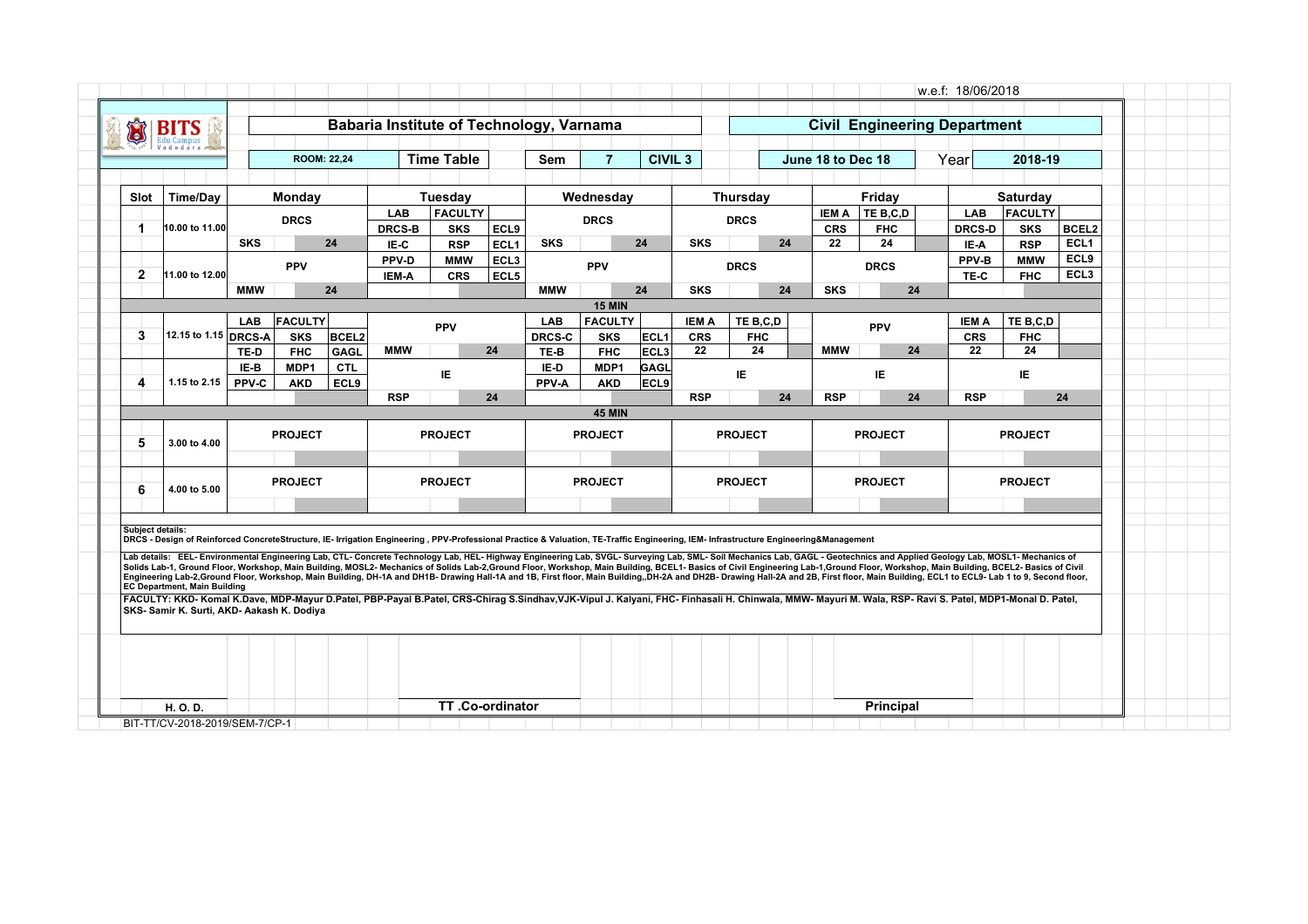| Õ                | Bl                                                                                                                                                                                                                                                                                                                                                                                                                                                                                                                                                                                                                                                                                                                                                                                                                                                                                                                                                                                                                                                                                                                                                                                                                                                                                        |               |                       |            |               |                          |                   | Babaria Institute of Technology, Varnama |                          |                |               |                 |                    |                   | <b>Civil Engineering Department</b> |                   |                       |                          |                           |
|------------------|-------------------------------------------------------------------------------------------------------------------------------------------------------------------------------------------------------------------------------------------------------------------------------------------------------------------------------------------------------------------------------------------------------------------------------------------------------------------------------------------------------------------------------------------------------------------------------------------------------------------------------------------------------------------------------------------------------------------------------------------------------------------------------------------------------------------------------------------------------------------------------------------------------------------------------------------------------------------------------------------------------------------------------------------------------------------------------------------------------------------------------------------------------------------------------------------------------------------------------------------------------------------------------------------|---------------|-----------------------|------------|---------------|--------------------------|-------------------|------------------------------------------|--------------------------|----------------|---------------|-----------------|--------------------|-------------------|-------------------------------------|-------------------|-----------------------|--------------------------|---------------------------|
|                  |                                                                                                                                                                                                                                                                                                                                                                                                                                                                                                                                                                                                                                                                                                                                                                                                                                                                                                                                                                                                                                                                                                                                                                                                                                                                                           |               | <b>ROOM: 25, SC-1</b> |            |               | <b>Time Table</b>        |                   | Sem                                      | 5                        | <b>CIVIL 1</b> |               |                 |                    | June 18 to Dec 18 |                                     | Year              |                       | 2018-19                  |                           |
| <b>Slot</b>      | <b>Time/Day</b>                                                                                                                                                                                                                                                                                                                                                                                                                                                                                                                                                                                                                                                                                                                                                                                                                                                                                                                                                                                                                                                                                                                                                                                                                                                                           |               | <b>Monday</b>         |            |               | Tuesdav                  |                   |                                          | Wednesday                |                |               | <b>Thursday</b> |                    |                   | Friday                              |                   |                       | <b>Saturday</b>          |                           |
|                  |                                                                                                                                                                                                                                                                                                                                                                                                                                                                                                                                                                                                                                                                                                                                                                                                                                                                                                                                                                                                                                                                                                                                                                                                                                                                                           | <b>LAB</b>    | <b>FACULTY</b>        |            |               |                          |                   |                                          |                          |                | <b>LAB</b>    | <b>FACULTY</b>  |                    |                   |                                     |                   |                       |                          |                           |
| 1                | 10.00 to 11.00                                                                                                                                                                                                                                                                                                                                                                                                                                                                                                                                                                                                                                                                                                                                                                                                                                                                                                                                                                                                                                                                                                                                                                                                                                                                            | HE-A          | <b>RPM</b>            | <b>HEL</b> |               | <b>EE</b>                |                   |                                          | DМ                       |                | <b>SA-2-C</b> | <b>NBH</b>      | <b>HEL</b>         |                   | HE.                                 |                   |                       | EE                       |                           |
|                  |                                                                                                                                                                                                                                                                                                                                                                                                                                                                                                                                                                                                                                                                                                                                                                                                                                                                                                                                                                                                                                                                                                                                                                                                                                                                                           | <b>HWRE-B</b> | <b>ANP</b>            | ECL9       | <b>DVK</b>    |                          | 25                | <b>BVD</b>                               |                          | 25             | <b>SA-2-D</b> | <b>UUS</b>      | ECL <sub>3</sub>   | <b>RPM</b>        |                                     | 25                | <b>DVK</b>            |                          | 25                        |
|                  |                                                                                                                                                                                                                                                                                                                                                                                                                                                                                                                                                                                                                                                                                                                                                                                                                                                                                                                                                                                                                                                                                                                                                                                                                                                                                           | EE-C          | <b>DVK</b>            | EEL        |               | <b>HWRE</b>              |                   |                                          | <b>HWRE</b>              |                | DE-2A-A       | <b>ANP</b>      | <b>FML</b><br>ECL8 |                   | <b>SM</b>                           |                   |                       | <b>SM</b>                |                           |
| $\mathbf{2}$     | 11.00 to 12.00                                                                                                                                                                                                                                                                                                                                                                                                                                                                                                                                                                                                                                                                                                                                                                                                                                                                                                                                                                                                                                                                                                                                                                                                                                                                            | SM-D          | <b>BVD</b>            | <b>SML</b> | <b>ANP</b>    |                          | $SC-1$            | <b>ANP</b>                               |                          | $SC-1$         | DE-2A-B       | <b>AKD</b>      |                    | <b>LST</b>        |                                     | 25                | <b>LST</b>            |                          | 25                        |
|                  |                                                                                                                                                                                                                                                                                                                                                                                                                                                                                                                                                                                                                                                                                                                                                                                                                                                                                                                                                                                                                                                                                                                                                                                                                                                                                           |               |                       |            |               |                          |                   |                                          | <b>15 MIN</b>            |                |               |                 |                    |                   |                                     |                   |                       |                          |                           |
|                  |                                                                                                                                                                                                                                                                                                                                                                                                                                                                                                                                                                                                                                                                                                                                                                                                                                                                                                                                                                                                                                                                                                                                                                                                                                                                                           |               | <b>SM</b>             |            | LAB           | <b>FACULTY</b>           |                   |                                          | <b>SM</b>                |                |               | <b>HWRE</b>     |                    | <b>LAB</b>        | <b>FACULTY</b>                      |                   |                       | <b>DM</b>                |                           |
| 3                | 12.15 to 1.15                                                                                                                                                                                                                                                                                                                                                                                                                                                                                                                                                                                                                                                                                                                                                                                                                                                                                                                                                                                                                                                                                                                                                                                                                                                                             |               |                       |            | HE-D          | <b>MJT</b>               | <b>HEL</b>        |                                          |                          |                |               |                 |                    | HE-C              | <b>RPM</b>                          | <b>HEL</b>        |                       |                          |                           |
|                  |                                                                                                                                                                                                                                                                                                                                                                                                                                                                                                                                                                                                                                                                                                                                                                                                                                                                                                                                                                                                                                                                                                                                                                                                                                                                                           | <b>LST</b>    |                       | 25         | <b>HWRE-A</b> | <b>ANP</b>               | ECL9              | <b>LST</b>                               |                          | 25             | <b>ANP</b>    |                 | $SC-1$             | <b>HWRE-D</b>     | <b>ANP</b>                          | ECL9              | <b>BVD</b>            |                          | 25                        |
| 4                | 1.15 to 2.15                                                                                                                                                                                                                                                                                                                                                                                                                                                                                                                                                                                                                                                                                                                                                                                                                                                                                                                                                                                                                                                                                                                                                                                                                                                                              |               | <b>HE</b>             |            | EE-B<br>SM-C  | <b>DVK</b><br><b>BVD</b> | EEL<br><b>SML</b> |                                          | $SA-2$                   |                |               | <b>EE</b>       |                    | EE-A<br>SM-B      | <b>DVK</b><br><b>BVD</b>            | EEL<br><b>SML</b> |                       | <b>LIBRARY</b>           |                           |
|                  |                                                                                                                                                                                                                                                                                                                                                                                                                                                                                                                                                                                                                                                                                                                                                                                                                                                                                                                                                                                                                                                                                                                                                                                                                                                                                           | <b>RPM</b>    |                       | 25         |               |                          |                   | <b>CRS</b>                               |                          | 25             | <b>DVK</b>    |                 | 25                 |                   |                                     |                   |                       |                          |                           |
|                  |                                                                                                                                                                                                                                                                                                                                                                                                                                                                                                                                                                                                                                                                                                                                                                                                                                                                                                                                                                                                                                                                                                                                                                                                                                                                                           |               |                       |            |               |                          |                   |                                          | <b>45 MIN</b>            |                |               |                 |                    |                   |                                     |                   |                       |                          |                           |
|                  |                                                                                                                                                                                                                                                                                                                                                                                                                                                                                                                                                                                                                                                                                                                                                                                                                                                                                                                                                                                                                                                                                                                                                                                                                                                                                           |               | <b>SA-2</b>           |            |               | <b>SA-2</b>              |                   | <b>LAB</b>                               | <b>FACULTY</b>           |                |               | <b>SA-2</b>     |                    |                   | <b>SA-2</b>                         |                   | <b>LAB</b>            | <b>FACULTY</b>           |                           |
| 5                | 3.00 to 4.00                                                                                                                                                                                                                                                                                                                                                                                                                                                                                                                                                                                                                                                                                                                                                                                                                                                                                                                                                                                                                                                                                                                                                                                                                                                                              | <b>CRS</b>    |                       | 25         | <b>CRS</b>    |                          | 25                | $SA-2-A$<br>$SA-2-B$                     | <b>SKS</b><br><b>HRB</b> | EEL<br>22      | <b>CRS</b>    |                 | 25                 | <b>CRS</b>        |                                     | 25                | HE-B<br><b>HWRE-C</b> | <b>RPM</b><br><b>ANP</b> | <b>HEL</b><br><b>GAGL</b> |
|                  |                                                                                                                                                                                                                                                                                                                                                                                                                                                                                                                                                                                                                                                                                                                                                                                                                                                                                                                                                                                                                                                                                                                                                                                                                                                                                           |               |                       |            |               |                          |                   | DE-2A-C                                  | <b>VJK</b>               | HEL            |               |                 |                    |                   |                                     |                   | EE-D                  | <b>DVK</b>               | <b>EEL</b>                |
| 6                | 4.00 to 5.00                                                                                                                                                                                                                                                                                                                                                                                                                                                                                                                                                                                                                                                                                                                                                                                                                                                                                                                                                                                                                                                                                                                                                                                                                                                                              |               | <b>EE</b>             |            |               | <b>SPORTS</b>            |                   | DE-2A-D                                  | <b>RPM</b>               | CTL            |               | <b>HE</b>       |                    |                   | <b>DM</b>                           |                   | SM-A                  | <b>KKD</b>               | <b>SML</b>                |
|                  |                                                                                                                                                                                                                                                                                                                                                                                                                                                                                                                                                                                                                                                                                                                                                                                                                                                                                                                                                                                                                                                                                                                                                                                                                                                                                           | <b>DVK</b>    |                       | 25         |               |                          |                   |                                          |                          |                | <b>RPM</b>    |                 | 25                 | <b>BVD</b>        |                                     | 25                |                       |                          |                           |
| Subiect details: | HE-Highway Engineering, HWRE-Hydrology & Water Resources Engineering, EE-Environmental Engineering, SA 2-Structural Analysis 2, SM-Soil Mechancis, DM-Disaster Managment, DE 2A-Desoign Engineering 2A<br>Lab details: EEL-Environmental Engineering Lab, CTL- Concrete Technology Lab, HEL- Highway Engineering Lab, SVGL- Surveying Lab, SML- Soil Mechanics Lab, GAGL - Geotechnics and Applied Geology Lab, MOSL1- Mechanics of<br>Solids Lab-1, Ground Floor, Workshop, Main Building, MOSL2- Mechanics of Solids Lab-2, Ground Floor, Workshop, Main Building, BCEL1- Basics of Civil Engineering Lab-1, Ground Floor, Workshop, Main Building, BCEL2- Basics o<br>Engineering Lab-2,Ground Floor, Workshop, Main Building, DH-1A and DH1B- Drawing Hall-1A and 1B, First floor, Main Building, DH-2A and DH2B- Drawing Hall-2A and 2B, First floor, Main Building, ECL1 to ECL9- Lab 1 to 9, Sec<br><b>EC Department, Main Building</b><br>FACULTY: LST-Dr.Lalit S.Thakur, KKD-Komal K.Dave, DVK-Drashti V.Kapadia,CRS-Chiraq R.Sindhav, VJK-Vipul J.Kalyani,ANP-Ankit N.Patel, RPM-Radhika P.Marvaniya,BVD-Bhavini V.Desai, NBH- Nirali B.<br>Hasilkar, AKD- AAkash K. Dodiya, RMD-Rutul M.Diyora, SKS-Smir K.Surti, MJT- Mayank J. Thesia, HRB-Homi R.Bhavsar,UUS-Unnati U.Soni. |               |                       |            |               |                          |                   |                                          |                          |                |               |                 |                    |                   |                                     |                   |                       |                          |                           |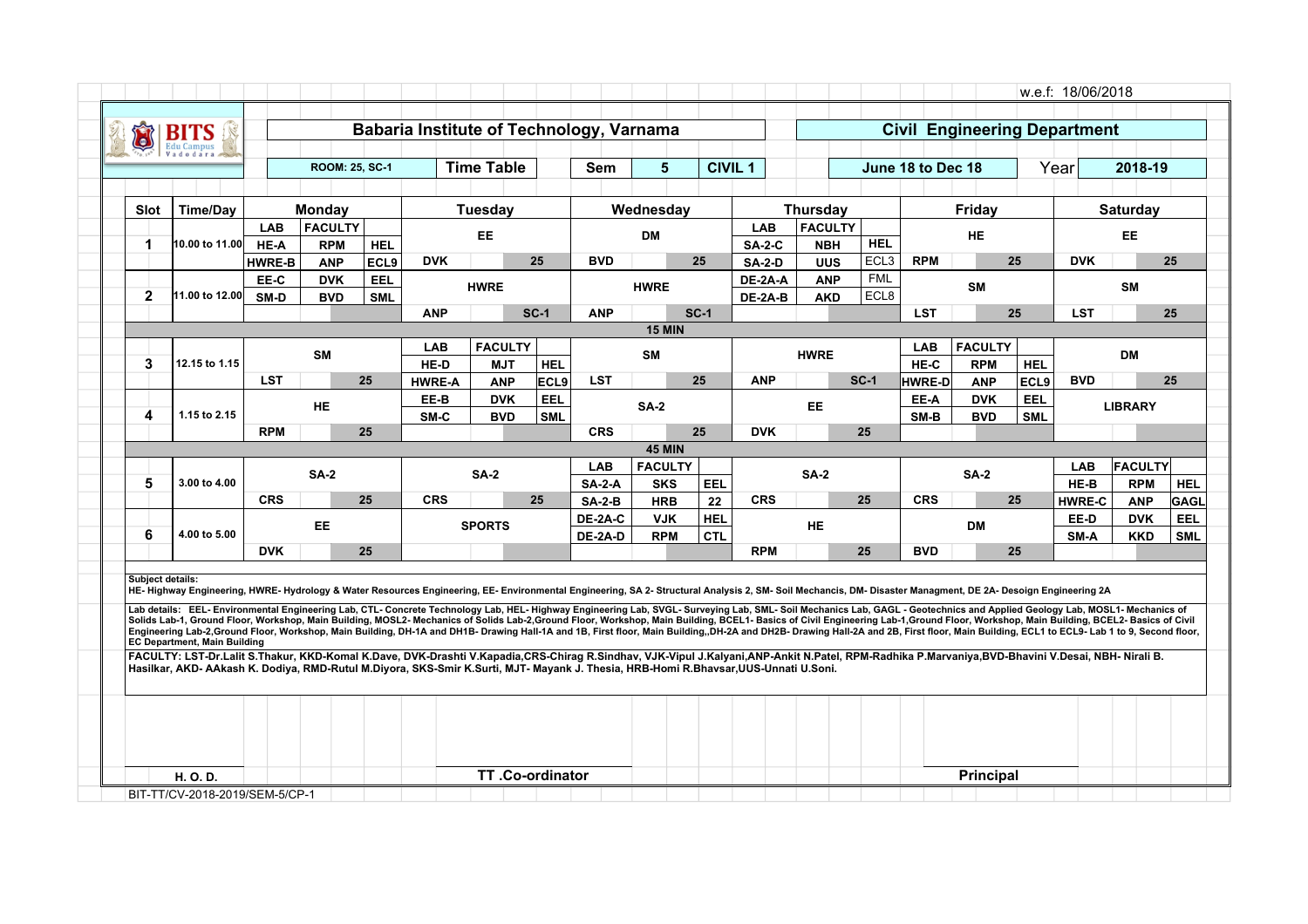| <b>Time Table</b><br>$5\phantom{1}$<br><b>CIVIL 2</b><br>2018-19<br><b>ROOM: 26, SC-1</b><br><b>Sem</b><br>June 18 to Dec 18<br>Year<br><b>Thursday</b><br>Friday<br>Monday<br>Tuesday<br>Wednesday<br>Saturday<br><b>Slot</b><br>Time/Day<br><b>FACULTY</b><br><b>LAB</b><br>EE.<br><b>HE</b><br>EE<br>DM<br>HE<br><b>HEL</b><br>10.00 to 11.00<br>1<br>HE-B<br><b>RMD</b><br><b>RBP</b><br><b>SVGL</b><br>26<br><b>RMD</b><br>26<br><b>RBP</b><br>26<br><b>RKT</b><br>26<br><b>RMD</b><br><b>HWRE-C</b><br>MDP1<br>EEL<br>EE-D<br><b>RBP</b><br><b>SM</b><br><b>SM</b><br>EE<br><b>HWRE</b><br><b>HWRE</b><br><b>SML</b><br>$\mathbf{2}$<br>11.00 to 12.00<br>SM-A<br><b>NBH</b><br>$SC-1$<br><b>LST</b><br>26<br><b>ANP</b><br>$SC-1$<br><b>ANP</b><br><b>LST</b><br>26<br><b>RBP</b><br><b>15 MIN</b><br><b>FACULTY</b><br><b>FACULTY</b><br><b>FACULTY</b><br><b>LAB</b><br><b>LAB</b><br>LAB<br><b>SM</b><br><b>HWRE</b><br>SM<br><b>HEL</b><br>3<br><b>HEL</b><br>12.15 to 1.15<br>HE-A<br><b>RMD</b><br>HE-D<br><b>RMD</b><br><b>SA-2-C</b><br><b>NBH</b><br>ECL <sub>3</sub><br>ECL4<br><b>LST</b><br><b>ANP</b><br>$SC-1$<br><b>LST</b><br>26<br>26<br>HWRE-B<br><b>KVC</b><br><b>HWRE-A</b><br><b>KVC</b><br><b>SA-2-D</b><br><b>UUS</b><br>EEL<br>EEL<br><b>RBP</b><br>EE-B<br><b>RBP</b><br>DE-2A-A<br><b>VJK</b><br>EE-C<br><b>LIBRARY</b><br><b>SA-2</b><br><b>HE</b><br><b>SML</b><br><b>SML</b><br>4<br>1.15 to 2.15<br>SM-D<br><b>NBH</b><br><b>BVD</b><br>SM-C<br>DE-2A-B<br><b>ANP</b><br>MDP <sub>2</sub><br>26<br><b>RMD</b><br>26<br><b>45 MIN</b><br><b>FACULTY</b><br><b>FACULTY</b><br><b>LAB</b><br><b>LAB</b><br><b>SA-2</b><br><b>SA-2</b><br><b>SA-2</b><br><b>SA-2</b><br>5<br><b>HEL</b><br>3.00 to 4.00<br><b>SA-2-A</b><br><b>SKS</b><br><b>CTL</b><br>HE-C<br><b>RMD</b><br>MDP <sub>2</sub><br>ICTL<br>26<br>MDP <sub>2</sub><br>26<br>MDP2<br>26<br>MDP <sub>2</sub><br>23<br><b>HRB</b><br><b>HWRE-D</b><br>MDP1<br>$SA-2-B$<br><b>IEEL</b><br>EEL<br>DE-2A-C<br><b>RPM</b><br><b>RBP</b><br>EE-A<br>EE.<br><b>SPORTS</b><br><b>DM</b><br><b>DM</b><br><b>SML</b><br>6<br>4.00 to 5.00<br><b>HEL</b><br>DE-2A-D<br><b>AKD</b><br>SM-B<br><b>LST</b><br>26<br><b>RBP</b><br>26<br><b>RKT</b><br><b>RKT</b> | 26<br>26<br>Subject details:<br>HE-Highway Engineering, HWRE-Hydrology & Water Resources Engineering, EE-Environmental Engineering, SA 2-Structural Analysis 2, SM-Soil Mechancis, DM-Disaster Managment, DE 2A-Desoign Engineering 2A<br>Lab details: EEL-Environmental Engineering Lab, CTL-Concrete Technology Lab, HEL-Highway Engineering Lab, SVGL-Surveying Lab, SML-Soil Mechanics Lab, GAGL - Geotechnics and Applied Geology Lab, MOSL1- Mechanics<br>of Solids Lab-1, Ground Floor, Workshop, Main Building, MOSL2- Mechanics of Solids Lab-2, Ground Floor, Workshop, Main Building, BCEL1- Basics of Civil Engineering Lab-1, Ground Floor, Workshop, Main Building, BCEL2- Basic<br>of Civil Engineering Lab-2,Ground Floor, Workshop, Main Building, DH-1A and DH1B- Drawing Hall-1A and 1B, First floor, Main Building, DH-2A and DH2B- Drawing Hall-2A and 2B, First floor, Main Building, ECL1 to ECL9- Lab 1<br>Second floor, EC Department, Main Building<br>FACULTY:LST-Dr.Lalit S.Thakur, VJK-Vipul J.kalyani,ANP-Ankit N.Patel,RBP-Ruchi B.Parmar,MMW-Mayuri M.Wala,,RPM-Rdhika P.Marvaniya,BVD-Bhavini V.Desai,MDP2-Mithilesh D.Pandya,MDP1-Monal D.<br>Patel,NBH-Nirali B.Hasilkar,RMD-Rutul M.Diyora,SKS-Samir K.Surti,AKD-Akash K.Dodiya,RKT-Rupesh kumar Tipu,HRB-Homi R.Bhavsar,UUS-Unnati U.Soni,KVC-Karan V.Chauhan | Õ | BIT<br>Edu Campus |  | Babaria Institute of Technology, Varnama |  |  |  |  |  | <b>Civil Engineering Department</b> |                           |
|-------------------------------------------------------------------------------------------------------------------------------------------------------------------------------------------------------------------------------------------------------------------------------------------------------------------------------------------------------------------------------------------------------------------------------------------------------------------------------------------------------------------------------------------------------------------------------------------------------------------------------------------------------------------------------------------------------------------------------------------------------------------------------------------------------------------------------------------------------------------------------------------------------------------------------------------------------------------------------------------------------------------------------------------------------------------------------------------------------------------------------------------------------------------------------------------------------------------------------------------------------------------------------------------------------------------------------------------------------------------------------------------------------------------------------------------------------------------------------------------------------------------------------------------------------------------------------------------------------------------------------------------------------------------------------------------------------------------------------------------------------------------------------------------------------------------------------------------------------------------------------------------------------------------------------------------------------------------------------------------------------------------------------------------------------------------------------------------------------------------------------------------------------------------------------------------------------------------------------------------------|----------------------------------------------------------------------------------------------------------------------------------------------------------------------------------------------------------------------------------------------------------------------------------------------------------------------------------------------------------------------------------------------------------------------------------------------------------------------------------------------------------------------------------------------------------------------------------------------------------------------------------------------------------------------------------------------------------------------------------------------------------------------------------------------------------------------------------------------------------------------------------------------------------------------------------------------------------------------------------------------------------------------------------------------------------------------------------------------------------------------------------------------------------------------------------------------------------------------------------------------------------------------------------------------------------------------------------------------------|---|-------------------|--|------------------------------------------|--|--|--|--|--|-------------------------------------|---------------------------|
|                                                                                                                                                                                                                                                                                                                                                                                                                                                                                                                                                                                                                                                                                                                                                                                                                                                                                                                                                                                                                                                                                                                                                                                                                                                                                                                                                                                                                                                                                                                                                                                                                                                                                                                                                                                                                                                                                                                                                                                                                                                                                                                                                                                                                                                 |                                                                                                                                                                                                                                                                                                                                                                                                                                                                                                                                                                                                                                                                                                                                                                                                                                                                                                                                                                                                                                                                                                                                                                                                                                                                                                                                                    |   |                   |  |                                          |  |  |  |  |  |                                     |                           |
|                                                                                                                                                                                                                                                                                                                                                                                                                                                                                                                                                                                                                                                                                                                                                                                                                                                                                                                                                                                                                                                                                                                                                                                                                                                                                                                                                                                                                                                                                                                                                                                                                                                                                                                                                                                                                                                                                                                                                                                                                                                                                                                                                                                                                                                 |                                                                                                                                                                                                                                                                                                                                                                                                                                                                                                                                                                                                                                                                                                                                                                                                                                                                                                                                                                                                                                                                                                                                                                                                                                                                                                                                                    |   |                   |  |                                          |  |  |  |  |  |                                     |                           |
|                                                                                                                                                                                                                                                                                                                                                                                                                                                                                                                                                                                                                                                                                                                                                                                                                                                                                                                                                                                                                                                                                                                                                                                                                                                                                                                                                                                                                                                                                                                                                                                                                                                                                                                                                                                                                                                                                                                                                                                                                                                                                                                                                                                                                                                 |                                                                                                                                                                                                                                                                                                                                                                                                                                                                                                                                                                                                                                                                                                                                                                                                                                                                                                                                                                                                                                                                                                                                                                                                                                                                                                                                                    |   |                   |  |                                          |  |  |  |  |  |                                     |                           |
|                                                                                                                                                                                                                                                                                                                                                                                                                                                                                                                                                                                                                                                                                                                                                                                                                                                                                                                                                                                                                                                                                                                                                                                                                                                                                                                                                                                                                                                                                                                                                                                                                                                                                                                                                                                                                                                                                                                                                                                                                                                                                                                                                                                                                                                 |                                                                                                                                                                                                                                                                                                                                                                                                                                                                                                                                                                                                                                                                                                                                                                                                                                                                                                                                                                                                                                                                                                                                                                                                                                                                                                                                                    |   |                   |  |                                          |  |  |  |  |  |                                     |                           |
|                                                                                                                                                                                                                                                                                                                                                                                                                                                                                                                                                                                                                                                                                                                                                                                                                                                                                                                                                                                                                                                                                                                                                                                                                                                                                                                                                                                                                                                                                                                                                                                                                                                                                                                                                                                                                                                                                                                                                                                                                                                                                                                                                                                                                                                 |                                                                                                                                                                                                                                                                                                                                                                                                                                                                                                                                                                                                                                                                                                                                                                                                                                                                                                                                                                                                                                                                                                                                                                                                                                                                                                                                                    |   |                   |  |                                          |  |  |  |  |  |                                     |                           |
|                                                                                                                                                                                                                                                                                                                                                                                                                                                                                                                                                                                                                                                                                                                                                                                                                                                                                                                                                                                                                                                                                                                                                                                                                                                                                                                                                                                                                                                                                                                                                                                                                                                                                                                                                                                                                                                                                                                                                                                                                                                                                                                                                                                                                                                 |                                                                                                                                                                                                                                                                                                                                                                                                                                                                                                                                                                                                                                                                                                                                                                                                                                                                                                                                                                                                                                                                                                                                                                                                                                                                                                                                                    |   |                   |  |                                          |  |  |  |  |  |                                     |                           |
|                                                                                                                                                                                                                                                                                                                                                                                                                                                                                                                                                                                                                                                                                                                                                                                                                                                                                                                                                                                                                                                                                                                                                                                                                                                                                                                                                                                                                                                                                                                                                                                                                                                                                                                                                                                                                                                                                                                                                                                                                                                                                                                                                                                                                                                 |                                                                                                                                                                                                                                                                                                                                                                                                                                                                                                                                                                                                                                                                                                                                                                                                                                                                                                                                                                                                                                                                                                                                                                                                                                                                                                                                                    |   |                   |  |                                          |  |  |  |  |  |                                     |                           |
|                                                                                                                                                                                                                                                                                                                                                                                                                                                                                                                                                                                                                                                                                                                                                                                                                                                                                                                                                                                                                                                                                                                                                                                                                                                                                                                                                                                                                                                                                                                                                                                                                                                                                                                                                                                                                                                                                                                                                                                                                                                                                                                                                                                                                                                 |                                                                                                                                                                                                                                                                                                                                                                                                                                                                                                                                                                                                                                                                                                                                                                                                                                                                                                                                                                                                                                                                                                                                                                                                                                                                                                                                                    |   |                   |  |                                          |  |  |  |  |  |                                     | 26                        |
|                                                                                                                                                                                                                                                                                                                                                                                                                                                                                                                                                                                                                                                                                                                                                                                                                                                                                                                                                                                                                                                                                                                                                                                                                                                                                                                                                                                                                                                                                                                                                                                                                                                                                                                                                                                                                                                                                                                                                                                                                                                                                                                                                                                                                                                 |                                                                                                                                                                                                                                                                                                                                                                                                                                                                                                                                                                                                                                                                                                                                                                                                                                                                                                                                                                                                                                                                                                                                                                                                                                                                                                                                                    |   |                   |  |                                          |  |  |  |  |  |                                     |                           |
|                                                                                                                                                                                                                                                                                                                                                                                                                                                                                                                                                                                                                                                                                                                                                                                                                                                                                                                                                                                                                                                                                                                                                                                                                                                                                                                                                                                                                                                                                                                                                                                                                                                                                                                                                                                                                                                                                                                                                                                                                                                                                                                                                                                                                                                 |                                                                                                                                                                                                                                                                                                                                                                                                                                                                                                                                                                                                                                                                                                                                                                                                                                                                                                                                                                                                                                                                                                                                                                                                                                                                                                                                                    |   |                   |  |                                          |  |  |  |  |  |                                     |                           |
|                                                                                                                                                                                                                                                                                                                                                                                                                                                                                                                                                                                                                                                                                                                                                                                                                                                                                                                                                                                                                                                                                                                                                                                                                                                                                                                                                                                                                                                                                                                                                                                                                                                                                                                                                                                                                                                                                                                                                                                                                                                                                                                                                                                                                                                 |                                                                                                                                                                                                                                                                                                                                                                                                                                                                                                                                                                                                                                                                                                                                                                                                                                                                                                                                                                                                                                                                                                                                                                                                                                                                                                                                                    |   |                   |  |                                          |  |  |  |  |  |                                     | <b>GAGL</b><br><b>EEL</b> |
|                                                                                                                                                                                                                                                                                                                                                                                                                                                                                                                                                                                                                                                                                                                                                                                                                                                                                                                                                                                                                                                                                                                                                                                                                                                                                                                                                                                                                                                                                                                                                                                                                                                                                                                                                                                                                                                                                                                                                                                                                                                                                                                                                                                                                                                 |                                                                                                                                                                                                                                                                                                                                                                                                                                                                                                                                                                                                                                                                                                                                                                                                                                                                                                                                                                                                                                                                                                                                                                                                                                                                                                                                                    |   |                   |  |                                          |  |  |  |  |  |                                     | <b>SML</b>                |
|                                                                                                                                                                                                                                                                                                                                                                                                                                                                                                                                                                                                                                                                                                                                                                                                                                                                                                                                                                                                                                                                                                                                                                                                                                                                                                                                                                                                                                                                                                                                                                                                                                                                                                                                                                                                                                                                                                                                                                                                                                                                                                                                                                                                                                                 |                                                                                                                                                                                                                                                                                                                                                                                                                                                                                                                                                                                                                                                                                                                                                                                                                                                                                                                                                                                                                                                                                                                                                                                                                                                                                                                                                    |   |                   |  |                                          |  |  |  |  |  |                                     | <b>HEL</b>                |
|                                                                                                                                                                                                                                                                                                                                                                                                                                                                                                                                                                                                                                                                                                                                                                                                                                                                                                                                                                                                                                                                                                                                                                                                                                                                                                                                                                                                                                                                                                                                                                                                                                                                                                                                                                                                                                                                                                                                                                                                                                                                                                                                                                                                                                                 |                                                                                                                                                                                                                                                                                                                                                                                                                                                                                                                                                                                                                                                                                                                                                                                                                                                                                                                                                                                                                                                                                                                                                                                                                                                                                                                                                    |   |                   |  |                                          |  |  |  |  |  |                                     |                           |
|                                                                                                                                                                                                                                                                                                                                                                                                                                                                                                                                                                                                                                                                                                                                                                                                                                                                                                                                                                                                                                                                                                                                                                                                                                                                                                                                                                                                                                                                                                                                                                                                                                                                                                                                                                                                                                                                                                                                                                                                                                                                                                                                                                                                                                                 |                                                                                                                                                                                                                                                                                                                                                                                                                                                                                                                                                                                                                                                                                                                                                                                                                                                                                                                                                                                                                                                                                                                                                                                                                                                                                                                                                    |   |                   |  |                                          |  |  |  |  |  |                                     |                           |
|                                                                                                                                                                                                                                                                                                                                                                                                                                                                                                                                                                                                                                                                                                                                                                                                                                                                                                                                                                                                                                                                                                                                                                                                                                                                                                                                                                                                                                                                                                                                                                                                                                                                                                                                                                                                                                                                                                                                                                                                                                                                                                                                                                                                                                                 |                                                                                                                                                                                                                                                                                                                                                                                                                                                                                                                                                                                                                                                                                                                                                                                                                                                                                                                                                                                                                                                                                                                                                                                                                                                                                                                                                    |   |                   |  |                                          |  |  |  |  |  |                                     |                           |
|                                                                                                                                                                                                                                                                                                                                                                                                                                                                                                                                                                                                                                                                                                                                                                                                                                                                                                                                                                                                                                                                                                                                                                                                                                                                                                                                                                                                                                                                                                                                                                                                                                                                                                                                                                                                                                                                                                                                                                                                                                                                                                                                                                                                                                                 |                                                                                                                                                                                                                                                                                                                                                                                                                                                                                                                                                                                                                                                                                                                                                                                                                                                                                                                                                                                                                                                                                                                                                                                                                                                                                                                                                    |   |                   |  |                                          |  |  |  |  |  |                                     |                           |
|                                                                                                                                                                                                                                                                                                                                                                                                                                                                                                                                                                                                                                                                                                                                                                                                                                                                                                                                                                                                                                                                                                                                                                                                                                                                                                                                                                                                                                                                                                                                                                                                                                                                                                                                                                                                                                                                                                                                                                                                                                                                                                                                                                                                                                                 |                                                                                                                                                                                                                                                                                                                                                                                                                                                                                                                                                                                                                                                                                                                                                                                                                                                                                                                                                                                                                                                                                                                                                                                                                                                                                                                                                    |   |                   |  |                                          |  |  |  |  |  |                                     |                           |
|                                                                                                                                                                                                                                                                                                                                                                                                                                                                                                                                                                                                                                                                                                                                                                                                                                                                                                                                                                                                                                                                                                                                                                                                                                                                                                                                                                                                                                                                                                                                                                                                                                                                                                                                                                                                                                                                                                                                                                                                                                                                                                                                                                                                                                                 |                                                                                                                                                                                                                                                                                                                                                                                                                                                                                                                                                                                                                                                                                                                                                                                                                                                                                                                                                                                                                                                                                                                                                                                                                                                                                                                                                    |   |                   |  |                                          |  |  |  |  |  |                                     |                           |
|                                                                                                                                                                                                                                                                                                                                                                                                                                                                                                                                                                                                                                                                                                                                                                                                                                                                                                                                                                                                                                                                                                                                                                                                                                                                                                                                                                                                                                                                                                                                                                                                                                                                                                                                                                                                                                                                                                                                                                                                                                                                                                                                                                                                                                                 |                                                                                                                                                                                                                                                                                                                                                                                                                                                                                                                                                                                                                                                                                                                                                                                                                                                                                                                                                                                                                                                                                                                                                                                                                                                                                                                                                    |   |                   |  |                                          |  |  |  |  |  |                                     | 26                        |
|                                                                                                                                                                                                                                                                                                                                                                                                                                                                                                                                                                                                                                                                                                                                                                                                                                                                                                                                                                                                                                                                                                                                                                                                                                                                                                                                                                                                                                                                                                                                                                                                                                                                                                                                                                                                                                                                                                                                                                                                                                                                                                                                                                                                                                                 |                                                                                                                                                                                                                                                                                                                                                                                                                                                                                                                                                                                                                                                                                                                                                                                                                                                                                                                                                                                                                                                                                                                                                                                                                                                                                                                                                    |   |                   |  |                                          |  |  |  |  |  |                                     |                           |
|                                                                                                                                                                                                                                                                                                                                                                                                                                                                                                                                                                                                                                                                                                                                                                                                                                                                                                                                                                                                                                                                                                                                                                                                                                                                                                                                                                                                                                                                                                                                                                                                                                                                                                                                                                                                                                                                                                                                                                                                                                                                                                                                                                                                                                                 |                                                                                                                                                                                                                                                                                                                                                                                                                                                                                                                                                                                                                                                                                                                                                                                                                                                                                                                                                                                                                                                                                                                                                                                                                                                                                                                                                    |   |                   |  |                                          |  |  |  |  |  |                                     |                           |
|                                                                                                                                                                                                                                                                                                                                                                                                                                                                                                                                                                                                                                                                                                                                                                                                                                                                                                                                                                                                                                                                                                                                                                                                                                                                                                                                                                                                                                                                                                                                                                                                                                                                                                                                                                                                                                                                                                                                                                                                                                                                                                                                                                                                                                                 |                                                                                                                                                                                                                                                                                                                                                                                                                                                                                                                                                                                                                                                                                                                                                                                                                                                                                                                                                                                                                                                                                                                                                                                                                                                                                                                                                    |   |                   |  |                                          |  |  |  |  |  |                                     |                           |
|                                                                                                                                                                                                                                                                                                                                                                                                                                                                                                                                                                                                                                                                                                                                                                                                                                                                                                                                                                                                                                                                                                                                                                                                                                                                                                                                                                                                                                                                                                                                                                                                                                                                                                                                                                                                                                                                                                                                                                                                                                                                                                                                                                                                                                                 |                                                                                                                                                                                                                                                                                                                                                                                                                                                                                                                                                                                                                                                                                                                                                                                                                                                                                                                                                                                                                                                                                                                                                                                                                                                                                                                                                    |   |                   |  |                                          |  |  |  |  |  |                                     |                           |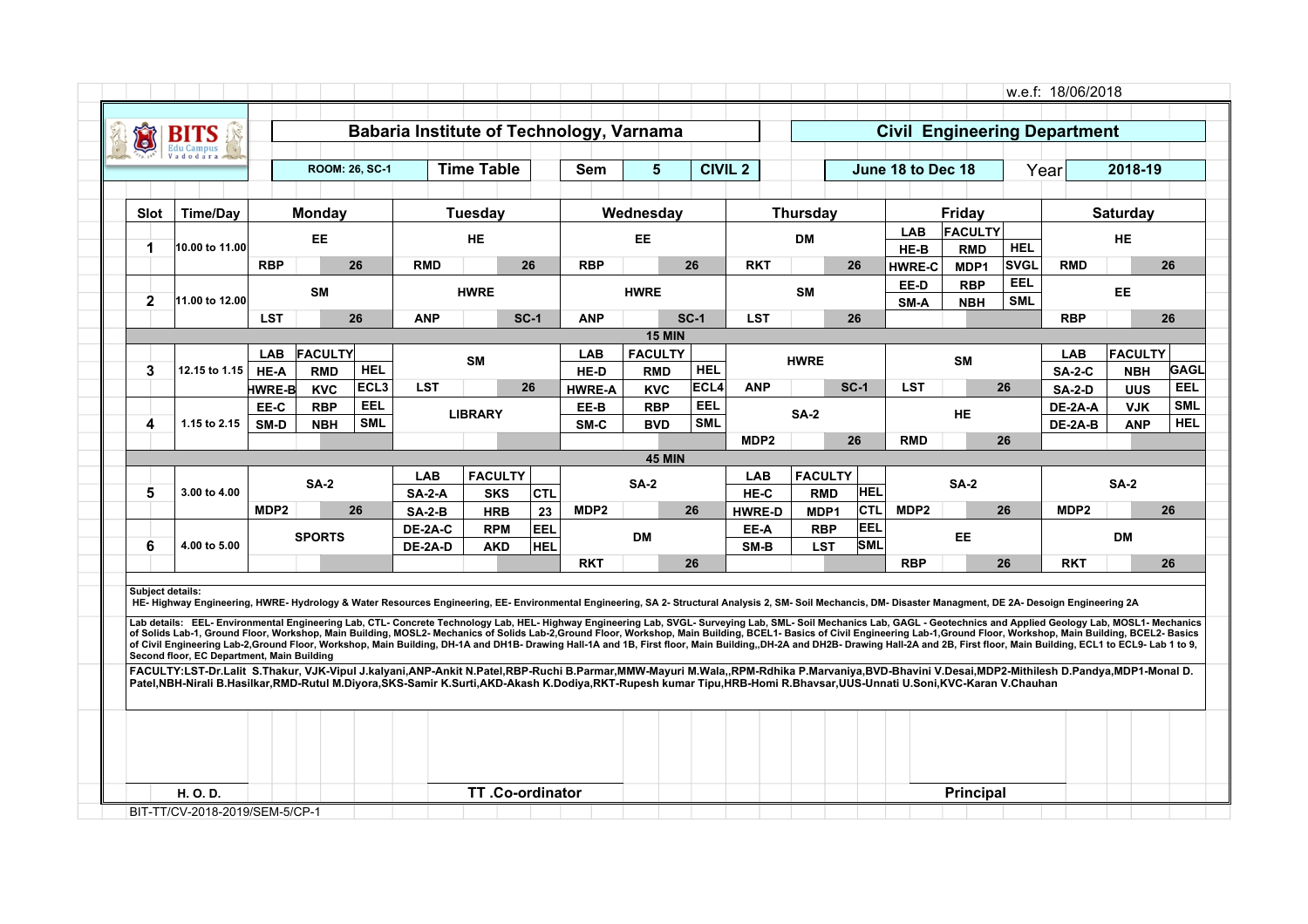| Õ                | Bľ                                                                                                                                                                                                                                                                                                                                                                                                                                                                                                                                                                                                                                                                                                                                                                                                                                                                                                                                                                                                                                                                                                                                                                                                                           |               |                 |                 | Babaria Institute of Technology, Varnama |                          |            |                             |                          |             |                           |                          |                          |                   |                 |             | <b>Civil Engineering Department</b> |                          |                    |
|------------------|------------------------------------------------------------------------------------------------------------------------------------------------------------------------------------------------------------------------------------------------------------------------------------------------------------------------------------------------------------------------------------------------------------------------------------------------------------------------------------------------------------------------------------------------------------------------------------------------------------------------------------------------------------------------------------------------------------------------------------------------------------------------------------------------------------------------------------------------------------------------------------------------------------------------------------------------------------------------------------------------------------------------------------------------------------------------------------------------------------------------------------------------------------------------------------------------------------------------------|---------------|-----------------|-----------------|------------------------------------------|--------------------------|------------|-----------------------------|--------------------------|-------------|---------------------------|--------------------------|--------------------------|-------------------|-----------------|-------------|-------------------------------------|--------------------------|--------------------|
|                  |                                                                                                                                                                                                                                                                                                                                                                                                                                                                                                                                                                                                                                                                                                                                                                                                                                                                                                                                                                                                                                                                                                                                                                                                                              |               |                 | <b>ROOM: 27</b> |                                          | <b>Time Table</b>        |            | <b>Sem</b>                  | 5                        |             | <b>CIVIL 3</b>            |                          |                          | June 18 to Dec 18 |                 |             | Year                                | 2018-19                  |                    |
|                  |                                                                                                                                                                                                                                                                                                                                                                                                                                                                                                                                                                                                                                                                                                                                                                                                                                                                                                                                                                                                                                                                                                                                                                                                                              |               |                 |                 |                                          |                          |            |                             |                          |             |                           |                          |                          |                   |                 |             |                                     |                          |                    |
| <b>Slot</b>      | <b>Time/Day</b>                                                                                                                                                                                                                                                                                                                                                                                                                                                                                                                                                                                                                                                                                                                                                                                                                                                                                                                                                                                                                                                                                                                                                                                                              |               | <b>Monday</b>   |                 |                                          | Tuesdav                  |            |                             | Wednesday                |             |                           | <b>Thursday</b>          |                          |                   | Friday          |             |                                     | <b>Saturday</b>          |                    |
|                  |                                                                                                                                                                                                                                                                                                                                                                                                                                                                                                                                                                                                                                                                                                                                                                                                                                                                                                                                                                                                                                                                                                                                                                                                                              |               | <b>HWRE</b>     |                 | <b>LAB</b>                               | <b>FACULTY</b>           |            | <b>LAB</b>                  | <b>FACULTY</b>           |             |                           | EE.                      |                          |                   | SM              |             | <b>LAB</b>                          | <b>FACULTY</b>           |                    |
| 1                | 10.00 to 11.00                                                                                                                                                                                                                                                                                                                                                                                                                                                                                                                                                                                                                                                                                                                                                                                                                                                                                                                                                                                                                                                                                                                                                                                                               | <b>DDP</b>    |                 | 27              | HE-D                                     | <b>MJT</b>               | <b>HEL</b> | HE-C                        | <b>MJT</b>               | <b>HEL</b>  | <b>DMS</b>                |                          | 27                       | <b>KKD</b>        |                 | 27          | HE-B                                | <b>MJT</b>               | <b>HEL</b>         |
|                  |                                                                                                                                                                                                                                                                                                                                                                                                                                                                                                                                                                                                                                                                                                                                                                                                                                                                                                                                                                                                                                                                                                                                                                                                                              |               |                 |                 | <b>HWRE-A</b><br>EE-B                    | <b>DDP</b><br><b>SDV</b> | EEL        | <b>MOSL2 HWRE-D</b><br>EE-A | <b>KVC</b><br><b>DMS</b> | ECL4<br>EEL |                           |                          |                          |                   |                 |             | <b>HWRE-C</b><br>EE-D               | <b>DDP</b><br><b>SDV</b> | ECL5<br><b>EEL</b> |
| $\mathbf{2}$     | 11.00 to 12.00                                                                                                                                                                                                                                                                                                                                                                                                                                                                                                                                                                                                                                                                                                                                                                                                                                                                                                                                                                                                                                                                                                                                                                                                               |               | SA <sub>2</sub> |                 | SM-C                                     | <b>NBH</b>               | <b>SML</b> | SM-B                        | <b>KKD</b>               | <b>SML</b>  |                           | <b>SM</b>                |                          |                   | <b>DM</b>       |             | SM-A                                | <b>KKD</b>               | <b>SML</b>         |
|                  |                                                                                                                                                                                                                                                                                                                                                                                                                                                                                                                                                                                                                                                                                                                                                                                                                                                                                                                                                                                                                                                                                                                                                                                                                              | <b>NBH</b>    |                 | 27              |                                          |                          |            |                             |                          |             | <b>KKD</b>                |                          | 27                       | <b>AKD</b>        |                 | 27          |                                     |                          |                    |
|                  |                                                                                                                                                                                                                                                                                                                                                                                                                                                                                                                                                                                                                                                                                                                                                                                                                                                                                                                                                                                                                                                                                                                                                                                                                              |               |                 |                 |                                          |                          |            |                             | <b>15 MIN</b>            |             |                           |                          |                          |                   |                 |             |                                     |                          |                    |
|                  |                                                                                                                                                                                                                                                                                                                                                                                                                                                                                                                                                                                                                                                                                                                                                                                                                                                                                                                                                                                                                                                                                                                                                                                                                              |               | HE              |                 |                                          | <b>DM</b>                |            |                             | SΜ                       |             | LAB                       | <b>FACULTY</b>           |                          |                   | SA <sub>2</sub> |             |                                     | HE                       |                    |
| 3                | 12.15 to 1.15                                                                                                                                                                                                                                                                                                                                                                                                                                                                                                                                                                                                                                                                                                                                                                                                                                                                                                                                                                                                                                                                                                                                                                                                                |               |                 |                 |                                          |                          |            |                             |                          |             | <b>SA 2-A</b>             | <b>HRB</b>               | EEL                      |                   |                 |             |                                     |                          |                    |
|                  |                                                                                                                                                                                                                                                                                                                                                                                                                                                                                                                                                                                                                                                                                                                                                                                                                                                                                                                                                                                                                                                                                                                                                                                                                              | <b>MJT</b>    |                 | 27              | <b>AKD</b>                               |                          | 27         | <b>KKD</b>                  |                          | 27          | <b>SA 2-B</b>             | <b>UUS</b>               | <b>MOSL2</b>             | <b>NBH</b>        |                 | 27          | <b>MJT</b>                          |                          | 27                 |
| 4                | 1.15 to 2.15                                                                                                                                                                                                                                                                                                                                                                                                                                                                                                                                                                                                                                                                                                                                                                                                                                                                                                                                                                                                                                                                                                                                                                                                                 |               | EE.             |                 |                                          | <b>HWRE</b>              |            |                             | SA <sub>2</sub>          |             | DE 2A-C<br><b>DE 2A-D</b> | <b>VJK</b><br><b>RPM</b> | <b>HEL</b><br><b>CTL</b> |                   | <b>HWRE</b>     |             |                                     | <b>EE</b>                |                    |
|                  |                                                                                                                                                                                                                                                                                                                                                                                                                                                                                                                                                                                                                                                                                                                                                                                                                                                                                                                                                                                                                                                                                                                                                                                                                              | <b>DMS</b>    |                 | 27              | <b>DDP</b>                               |                          | 27         | <b>NBH</b>                  |                          | 27          |                           |                          |                          | <b>DDP</b>        |                 | 27          | <b>DMS</b>                          |                          | 27                 |
|                  |                                                                                                                                                                                                                                                                                                                                                                                                                                                                                                                                                                                                                                                                                                                                                                                                                                                                                                                                                                                                                                                                                                                                                                                                                              |               |                 |                 |                                          |                          |            |                             | <b>45 MIN</b>            |             |                           |                          |                          |                   |                 |             |                                     |                          |                    |
|                  |                                                                                                                                                                                                                                                                                                                                                                                                                                                                                                                                                                                                                                                                                                                                                                                                                                                                                                                                                                                                                                                                                                                                                                                                                              | <b>LAB</b>    | <b>FACULTY</b>  |                 |                                          | <b>SM</b>                |            |                             | <b>DM</b>                |             |                           | SA <sub>2</sub>          |                          | <b>LAB</b>        | <b>FACULTY</b>  |             |                                     | SA <sub>2</sub>          |                    |
| 5                | 3.00 to 4.00                                                                                                                                                                                                                                                                                                                                                                                                                                                                                                                                                                                                                                                                                                                                                                                                                                                                                                                                                                                                                                                                                                                                                                                                                 | HE-A          | <b>MJT</b>      | <b>HEL</b>      |                                          |                          |            |                             |                          |             |                           |                          |                          | <b>SA 2-C</b>     | <b>HRB</b>      | <b>CTL</b>  |                                     |                          |                    |
|                  |                                                                                                                                                                                                                                                                                                                                                                                                                                                                                                                                                                                                                                                                                                                                                                                                                                                                                                                                                                                                                                                                                                                                                                                                                              | <b>HWRE-B</b> | MDP1            | <b>GAGL</b>     | <b>KKD</b>                               |                          | 27         | <b>AKD</b>                  |                          | 27          | <b>NBH</b>                |                          | 27                       | <b>SA 2-D</b>     | <b>UUS</b>      | EEL         | <b>NBH</b>                          |                          | 27                 |
|                  |                                                                                                                                                                                                                                                                                                                                                                                                                                                                                                                                                                                                                                                                                                                                                                                                                                                                                                                                                                                                                                                                                                                                                                                                                              | EE-C          | <b>DMS</b>      | EEL             |                                          | <b>EE</b>                |            |                             | <b>HE</b>                |             |                           | <b>LIBRARY</b>           |                          | <b>DE 2A-A</b>    | <b>ANP</b>      | <b>SVGL</b> |                                     | <b>SPORTS</b>            |                    |
| 6                | 4.00 to 5.00                                                                                                                                                                                                                                                                                                                                                                                                                                                                                                                                                                                                                                                                                                                                                                                                                                                                                                                                                                                                                                                                                                                                                                                                                 | SM-D          | <b>NBH</b>      | <b>SML</b>      | <b>DMS</b>                               |                          | 27         | <b>MJT</b>                  |                          | 27          |                           |                          |                          | DE 2A-Bl          | <b>AKD</b>      | <b>HEL</b>  |                                     |                          |                    |
|                  |                                                                                                                                                                                                                                                                                                                                                                                                                                                                                                                                                                                                                                                                                                                                                                                                                                                                                                                                                                                                                                                                                                                                                                                                                              |               |                 |                 |                                          |                          |            |                             |                          |             |                           |                          |                          |                   |                 |             |                                     |                          |                    |
| Subject details: | HE-Highway Engineering, HWRE-Hydrology & Water Resources Engineering, EE-Environmental Engineering, SA 2-Structural Analysis 2, SM-Soil Mechancis, DM-Disaster Managment, DE 2A-Desoign Engineering 2A<br>Lab details: EEL-Environmental Engineering Lab, CTL-Concrete Technology Lab, HEL-Highway Engineering Lab, SVGL-Surveying Lab, SML-Soil Mechanics Lab, GAGL - Geotechnics and Applied Geology Lab, MOSL1-Mechanics of<br>Solids Lab-1, Ground Floor, Workshop, Main Building, MOSL2- Mechanics of Solids Lab-2,Ground Floor, Workshop, Main Building, BCEL1- Basics of Civil Engineering Lab-1,Ground Floor, Workshop, Main Building, BCEL2- Basics of<br>Engineering Lab-2,Ground Floor, Workshop, Main Building, DH-1A and DH1B- Drawing Hall-1A and 1B, First floor, Main Building, DH-2A and DH2B- Drawing Hall-2A and 2B, First floor, Main Building, ECL1 to ECL9- Lab 1 to 9, Sec<br>floor, EC Department, Main Building<br>FACULTY: KKD-Komal K.Dave,VJK-Vipul J.Kalyani,ANP-Ankit N.Patel,DMS-Divyangi M.Shah,RPM-Radhika P.Marvaniya,DDP-Dishant D.Patel, MDP1-Monal D.Patel, NBH-Nirali B.Hasilkar,MJT-Mayank J.Thesia,<br>AKD-Akash K.Dodiva.HRB-Homi R.Bhavsar.UUS-Unnati U.Soni.SDV-Shirali D.Vahalia |               |                 |                 |                                          |                          |            |                             |                          |             |                           |                          |                          |                   |                 |             |                                     |                          |                    |
|                  |                                                                                                                                                                                                                                                                                                                                                                                                                                                                                                                                                                                                                                                                                                                                                                                                                                                                                                                                                                                                                                                                                                                                                                                                                              |               |                 |                 |                                          |                          |            |                             |                          |             |                           |                          |                          |                   |                 |             |                                     |                          |                    |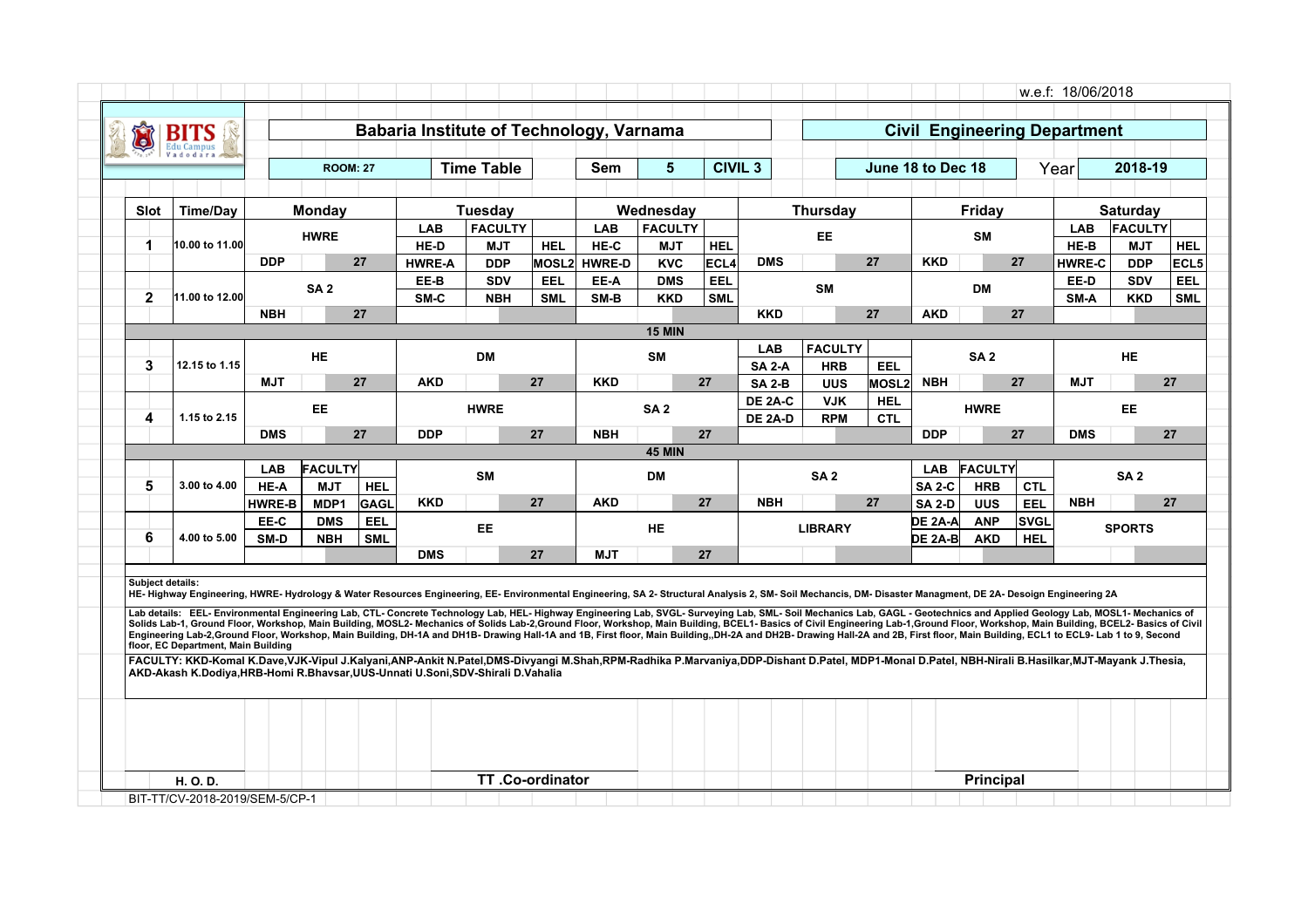| <b>Time/Day</b><br>10.00 to 11.00 | <b>MMW</b>   | ROOM: 22.23.25.26<br><b>Monday</b><br><b>GAG</b> |             |                | <b>Time Table</b><br><b>Tuesday</b> |                          | Sem            | $\mathbf{3}$                 | <b>CIVIL 1</b>            |                                                              |                 |                              |                   |            |                         | Year                             | 2018-19                            |                                      |
|-----------------------------------|--------------|--------------------------------------------------|-------------|----------------|-------------------------------------|--------------------------|----------------|------------------------------|---------------------------|--------------------------------------------------------------|-----------------|------------------------------|-------------------|------------|-------------------------|----------------------------------|------------------------------------|--------------------------------------|
|                                   |              |                                                  |             |                |                                     |                          |                |                              |                           |                                                              |                 |                              | June 18 to Dec 18 |            |                         |                                  |                                    |                                      |
|                                   |              |                                                  |             |                |                                     |                          |                | Wednesday                    |                           |                                                              | <b>Thursday</b> |                              |                   | Friday     |                         |                                  | <b>Saturday</b>                    |                                      |
|                                   |              |                                                  |             |                | <b>AEM</b>                          |                          | LAB<br>AEM-C   | <b>FACULTY</b><br><b>PNM</b> | TT <sub>2</sub>           |                                                              | <b>GAG</b>      |                              |                   | <b>FM</b>  |                         | <b>LAB</b><br>GAG-A              | <b>FACULTY</b><br>CVL <sub>1</sub> | GAGL                                 |
|                                   |              |                                                  | 22          | <b>ANK</b>     |                                     | 23                       | <b>MOS-D</b>   | <b>RKT</b>                   | MOSL1                     | <b>MMW</b>                                                   |                 | 23                           | <b>DDP</b>        |            | 26                      | <b>BC-C</b>                      | <b>NB</b>                          | DH <sub>2</sub> A                    |
| 11.00 to 12.00                    |              | <b>MOS</b>                                       |             |                | <b>SPORTS</b>                       |                          | SVG-A<br>FM-B  | <b>DVK</b><br><b>DDP</b>     | <b>SVGL</b><br><b>FML</b> |                                                              | <b>MOS</b>      |                              |                   | <b>SVG</b> |                         | DE 1A-B<br><b>DE 1A-D</b>        | <b>KJS</b><br><b>KSS</b>           | ECL6<br>ECL7                         |
|                                   | SGS          |                                                  | 22          |                |                                     |                          |                |                              |                           | <b>SGS</b>                                                   |                 | 23                           | <b>DVK</b>        |            |                         |                                  |                                    |                                      |
|                                   |              |                                                  |             |                |                                     |                          |                |                              |                           |                                                              |                 |                              |                   |            |                         |                                  |                                    |                                      |
|                                   | <b>LAB</b>   |                                                  |             |                |                                     |                          |                |                              |                           | <b>LAB</b>                                                   |                 |                              |                   |            |                         |                                  |                                    |                                      |
| 12.45 to 1.45                     | <b>AEM-A</b> | <b>ANK</b>                                       | TT3         |                |                                     |                          |                |                              |                           | <b>AEM-B</b>                                                 | <b>DMD</b>      | TT <sub>2</sub>              |                   |            |                         |                                  |                                    |                                      |
|                                   | <b>MOS-B</b> | <b>RKT</b>                                       | MOSL1       | SGS            |                                     | 22                       | <b>DDP</b>     |                              |                           | <b>MOS-C</b>                                                 | <b>RKT</b>      | MOSL1                        | <b>SGS</b>        |            |                         | <b>MMW</b>                       |                                    | 26                                   |
|                                   | SVG-C        | JK                                               | <b>SVGL</b> |                |                                     |                          |                |                              |                           | SVG-D                                                        | <b>SDV</b>      | <b>SVGL</b>                  |                   |            |                         |                                  |                                    |                                      |
| 1.45 to 2.45                      | FM-D         | <b>DDP</b>                                       | <b>FML</b>  |                |                                     |                          |                |                              |                           | FM-A                                                         | <b>DDP</b>      | <b>FML</b>                   |                   |            |                         |                                  |                                    |                                      |
|                                   |              |                                                  |             | <b>MMW</b>     |                                     | 22                       | <b>DVK</b>     |                              |                           |                                                              |                 |                              | <b>RBP</b>        |            |                         | <b>RBP</b>                       |                                    | 26                                   |
|                                   |              |                                                  |             |                |                                     |                          |                |                              |                           |                                                              |                 |                              |                   |            |                         |                                  |                                    |                                      |
| 3.00 to 4.00                      |              | <b>BC</b>                                        |             | <b>AEM-D</b>   | <b>ASR</b>                          | TT <sub>1</sub>          | GAG-C          | <b>MMW</b>                   | <b>GAGL</b>               |                                                              | <b>AEM</b>      |                              | GAG-B             | <b>MMW</b> | GAGL                    |                                  | <b>AEM</b>                         |                                      |
|                                   | <b>RBP</b>   |                                                  | 22          | <b>MOS-A</b>   | <b>MDP</b>                          | <b>MOSL1</b>             | GAG-D          | <b>CVL1</b>                  | <b>SML</b>                | <b>ANK</b>                                                   |                 |                              | <b>BC-D</b>       | <b>NB</b>  | DH <sub>2</sub> A       | <b>ANK</b>                       |                                    | 25                                   |
|                                   |              |                                                  |             | SVG-B          | <b>SDV</b>                          | <b>SVGL</b>              | <b>BC-A</b>    | <b>FHC</b>                   | DH <sub>1</sub> B         |                                                              |                 |                              | DE 1A-A           | <b>KJS</b> | <b>SML</b>              |                                  |                                    |                                      |
| 4.00 to 5.00                      |              |                                                  |             | <b>FM-C</b>    | <b>DDP</b>                          | <b>FML</b>               | <b>BC-B</b>    | <b>NB</b>                    | DH <sub>2</sub> A         |                                                              |                 |                              | DE 1A-C           | JK         | <b>FML</b>              |                                  |                                    |                                      |
|                                   | <b>ANK</b>   |                                                  | 22          |                |                                     |                          |                |                              |                           | <b>DVK</b>                                                   |                 |                              |                   |            |                         | <b>DDP</b>                       |                                    | 25                                   |
|                                   |              |                                                  | <b>AEM</b>  | <b>FACULTY</b> | <b>LAB</b>                          | <b>MOS</b><br><b>GAG</b> | <b>FACULTY</b> | <b>LAB</b>                   | <b>FM</b><br><b>SVG</b>   | <b>45 MIN</b><br>23<br>23<br><b>15 MIN</b><br><b>FACULTY</b> |                 | <b>FACULTY</b><br><b>SVG</b> | 23<br>23          | <b>LAB</b> | <b>MOS</b><br><b>BC</b> | 26<br>25<br>25<br><b>FACULTY</b> |                                    | <b>GAG</b><br><b>BC</b><br><b>FM</b> |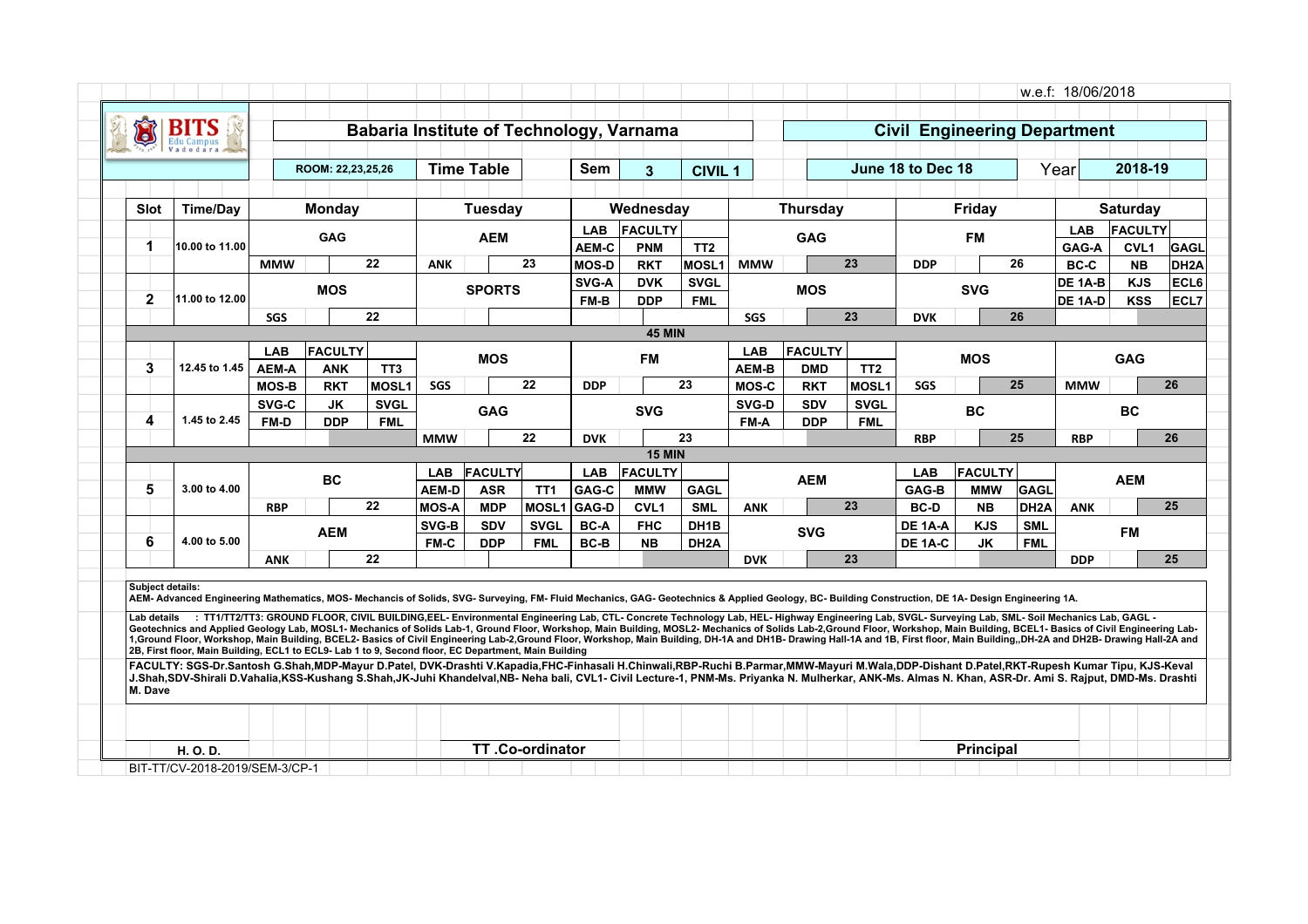| <b>Time/Day</b><br>10.00 to 11.00   AEM-A | <b>LAB</b><br><b>MOS-B</b> | ROOM: 3, 21, 22, 24<br>Monday<br>FACULTY<br><b>HDS</b><br><b>MBR</b> | TT <sub>3</sub>                                        | <b>Time Table</b> | <b>Tuesday</b><br><b>AEM</b> |                                       | <b>Sem</b>                                                       | $\overline{\mathbf{3}}$<br>Wednesday              | <b>CIVIL 2</b>                                          |                                                               |                        |                                                     | June 18 to Dec 18                                                |                  |                                                    | Year                                                            | 2018-19                                           |                                            |
|-------------------------------------------|----------------------------|----------------------------------------------------------------------|--------------------------------------------------------|-------------------|------------------------------|---------------------------------------|------------------------------------------------------------------|---------------------------------------------------|---------------------------------------------------------|---------------------------------------------------------------|------------------------|-----------------------------------------------------|------------------------------------------------------------------|------------------|----------------------------------------------------|-----------------------------------------------------------------|---------------------------------------------------|--------------------------------------------|
|                                           |                            |                                                                      |                                                        |                   |                              |                                       |                                                                  |                                                   |                                                         |                                                               |                        |                                                     |                                                                  |                  |                                                    |                                                                 |                                                   |                                            |
|                                           |                            |                                                                      |                                                        |                   |                              |                                       |                                                                  |                                                   |                                                         |                                                               | <b>Thursday</b>        |                                                     |                                                                  | Friday           |                                                    |                                                                 | <b>Saturday</b>                                   |                                            |
|                                           |                            |                                                                      |                                                        |                   |                              |                                       |                                                                  | <b>MOS</b>                                        |                                                         | <b>LAB</b><br>GAG-B                                           | <b>FACULTY</b><br>CVL1 | <b>GAGL</b>                                         |                                                                  | <b>FM</b>        |                                                    |                                                                 | <b>SVG</b>                                        |                                            |
|                                           |                            |                                                                      | MOSL <sub>1</sub>                                      | <b>HDS</b>        |                              | 24                                    | PHU                                                              |                                                   | 22                                                      | <b>BC-D</b>                                                   | <b>NB</b>              | DH1A                                                | <b>RSP</b>                                                       |                  | $\overline{3}$                                     | <b>DMS</b>                                                      |                                                   | 22                                         |
|                                           | SVG-C                      | JK                                                                   | <b>SVGL</b>                                            |                   |                              |                                       |                                                                  |                                                   |                                                         | DE 1A-A                                                       | <b>KJS</b>             | <b>BCEL2</b>                                        |                                                                  |                  |                                                    |                                                                 |                                                   |                                            |
| 11.00 to 12.00                            | FM-D                       | <b>RSP</b>                                                           | <b>FML</b>                                             |                   | <b>GAG</b>                   |                                       |                                                                  | <b>GAG</b>                                        |                                                         | DE 1A-C                                                       | <b>KSS</b>             | ECL9                                                |                                                                  | <b>SVG</b>       |                                                    |                                                                 | <b>AEM</b>                                        |                                            |
|                                           |                            |                                                                      |                                                        | CVL1              |                              | 24                                    | CVL1                                                             |                                                   | 22                                                      |                                                               |                        |                                                     | <b>DMS</b>                                                       |                  | $\mathbf{3}$                                       | <b>HDS</b>                                                      |                                                   | 22                                         |
|                                           |                            |                                                                      |                                                        |                   |                              |                                       |                                                                  | <b>45 MIN</b>                                     |                                                         |                                                               |                        |                                                     |                                                                  |                  |                                                    |                                                                 |                                                   |                                            |
|                                           |                            |                                                                      |                                                        | <b>LAB</b>        |                              |                                       |                                                                  |                                                   |                                                         | <b>LAB</b>                                                    | <b>FACULTY</b>         |                                                     | LAB                                                              |                  |                                                    |                                                                 |                                                   |                                            |
| 12.45 to 1.45                             |                            |                                                                      |                                                        | <b>AEM-D</b>      | <b>HDS</b>                   | TT <sub>1</sub>                       |                                                                  |                                                   |                                                         | GAG-C                                                         | <b>CVL1</b>            | <b>GAGL</b>                                         | GAG-A                                                            | CVL <sub>1</sub> | <b>GAGL</b>                                        |                                                                 |                                                   |                                            |
|                                           | <b>HDS</b>                 |                                                                      |                                                        | <b>MOS-A</b>      | <b>RKT</b>                   |                                       | <b>DMS</b>                                                       |                                                   |                                                         | GAG-D                                                         | <b>BVD</b>             |                                                     | BC-C                                                             | <b>NB</b>        |                                                    | PHU                                                             |                                                   | 21                                         |
|                                           |                            |                                                                      |                                                        | SVG-B             | <b>DMS</b>                   |                                       |                                                                  | <b>FM</b>                                         |                                                         | <b>BC-A</b>                                                   |                        |                                                     | DE 1A-B                                                          |                  |                                                    |                                                                 | <b>BC</b>                                         |                                            |
| 1.45 to 2.45                              |                            |                                                                      |                                                        |                   |                              |                                       |                                                                  |                                                   |                                                         |                                                               |                        |                                                     |                                                                  |                  |                                                    |                                                                 |                                                   |                                            |
|                                           |                            |                                                                      |                                                        |                   |                              |                                       |                                                                  |                                                   |                                                         |                                                               |                        |                                                     |                                                                  |                  |                                                    |                                                                 |                                                   | 21                                         |
|                                           |                            |                                                                      |                                                        |                   |                              |                                       |                                                                  |                                                   |                                                         |                                                               |                        |                                                     |                                                                  |                  |                                                    |                                                                 |                                                   |                                            |
| 3.00 to 4.00                              |                            |                                                                      |                                                        |                   |                              |                                       |                                                                  |                                                   |                                                         |                                                               |                        |                                                     |                                                                  |                  |                                                    |                                                                 |                                                   | TT <sub>2</sub>                            |
|                                           | <b>RSP</b>                 |                                                                      |                                                        | PHU               |                              |                                       |                                                                  |                                                   |                                                         | CVL1                                                          |                        |                                                     | PHU                                                              |                  |                                                    |                                                                 | <b>PBP</b>                                        | MOSL1                                      |
|                                           |                            |                                                                      |                                                        |                   |                              |                                       | SVG-A                                                            | <b>DMS</b>                                        | <b>SVGL</b>                                             |                                                               |                        |                                                     |                                                                  |                  |                                                    | SVG-D                                                           | <b>DMS</b>                                        | <b>SVGL</b>                                |
| 4.00 to 5.00                              |                            |                                                                      |                                                        |                   |                              |                                       | FM-B                                                             | <b>RSP</b>                                        | <b>FML</b>                                              |                                                               |                        |                                                     |                                                                  |                  |                                                    | FM-A                                                            | <b>RSP</b>                                        | <b>FML</b>                                 |
|                                           |                            |                                                                      |                                                        | <b>FHC</b>        |                              |                                       |                                                                  |                                                   |                                                         | <b>HDS</b>                                                    |                        |                                                     | <b>FHC</b>                                                       |                  |                                                    |                                                                 |                                                   |                                            |
|                                           |                            | CVL1                                                                 | <b>AEM</b><br><b>SPORTS</b><br><b>FM</b><br><b>GAG</b> | 24<br>24<br>24    | FM-C                         | <b>MKK</b><br><b>MOS</b><br><b>BC</b> | FACULTY<br><b>MOSL1</b><br><b>SVGL</b><br><b>FML</b><br>24<br>24 | <b>RSP</b><br><b>LAB</b><br>AEM-C<br><b>MOS-D</b> | <b>SVG</b><br><b>15 MIN</b><br><b>PNM</b><br><b>MDP</b> | 24<br>24<br><b>FACULTY</b><br>TT <sub>3</sub><br><b>MOSL1</b> | BC-B                   | <b>MJT</b><br><b>NB</b><br><b>GAG</b><br><b>AEM</b> | <b>SML</b><br>DH <sub>2</sub> A<br>DH <sub>2</sub> B<br>24<br>24 | DE 1A-D          | <b>KSS</b><br><b>JK</b><br><b>MOS</b><br><b>BC</b> | <b>FACULTY</b><br>DH <sub>1</sub> A<br>ECL5<br>ECL6<br>22<br>22 | <b>FHC</b><br><b>LAB</b><br><b>AEM-B</b><br>MOS-C | <b>MOS</b><br><b>FACULTY</b><br><b>NAP</b> |